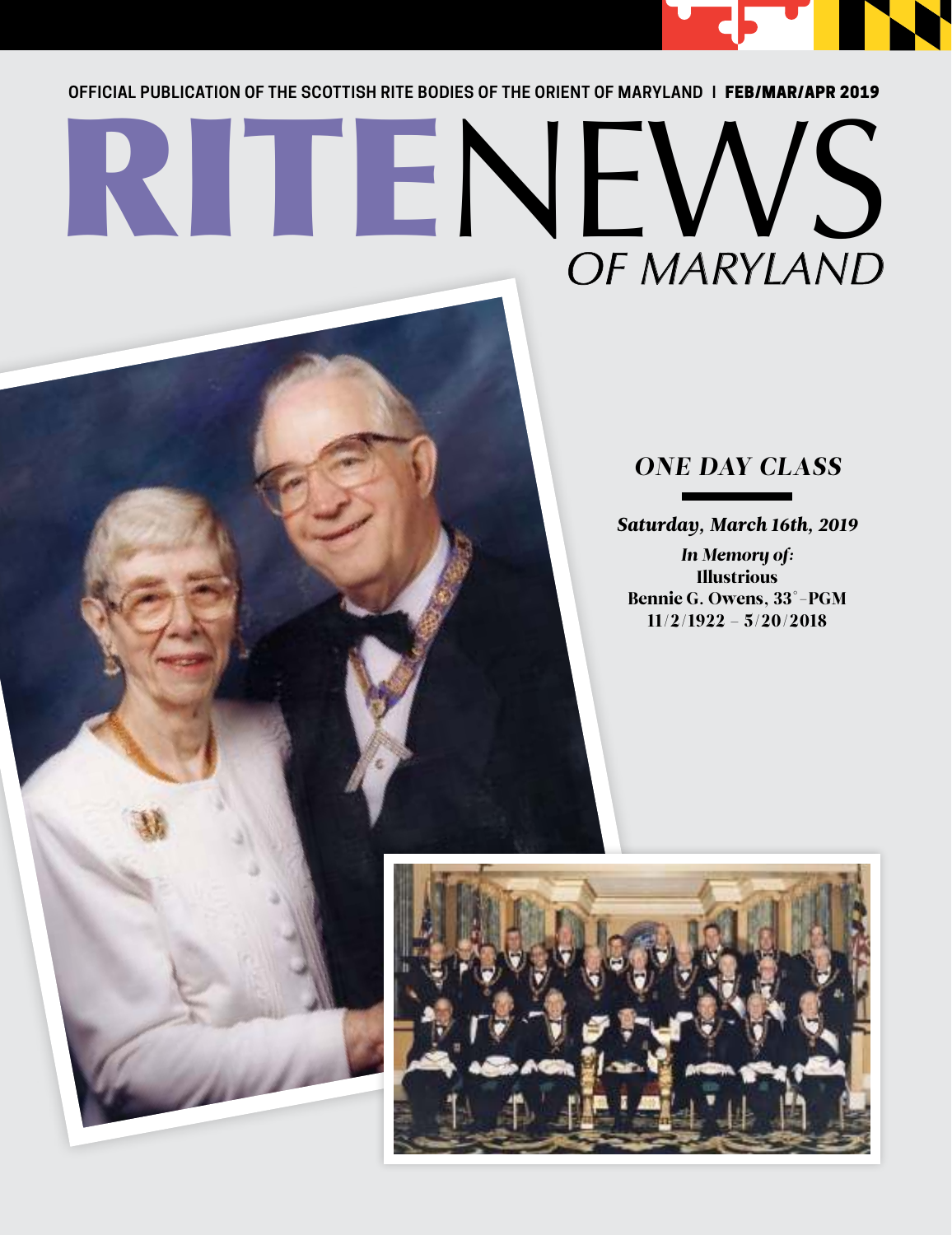#### **GREETINGS TO ALL,**

I hope this finds you and your family well and reflecting upon a wonderful Christmas with hopes that your New Year is off to a great start.

The Scottish Rite in Maryland is active in every Valley and many great events have been scheduled. Events, which are not only for members, but for the families' enjoyment as well. The Valleys of Frederick and Baltimore worked together to produce an outstanding Christmas Chocolate Soiree. Our sincerest thanks go out to all who made this the "sweetest" event to date. Frederick also has a most enjoyable experience planned for "A Red, Red Rose" night filled

#### **A MESSAGE FROM THE SOVEREIGN GRAND INSPECTOR GENERAL IN MARYLAND**

3 III. Marlin L. Mills, 33º

#### **DEPARTMENTS AND ORGANIZATIONS**

- 4 Grand Master of Masons in Maryland
- 5 One Day Class Schedule
- **6** Valley of Baltimore
- **7** Albert Pike Lodge of Perfection
- 8 Meredith Chapter of Rose Croix
- 9 Maryland Council of Kadosh
- **10** Chesapeake Consistory
- 11 Maundy Thursday Observance & Dinner
- 12 Valley of Frederick
- 13 Valley of Susquehanna

#### 14

- 15 Maryland DeMolay
- 16 Photos: Fall Class Ring Ceremony 2018
- 17 Photos: Feast of Tishri 2018
- 18 Photos: Scottish Rite Christmas Train Garden
- 19 Frederick Chapter of Rose Croix
- 20 Fchoes from the Mountaintop: News from the Cumberland Valley
- 22 Les Schtroumpfs and the 30th Degree: Knight of Kadosh
- 23 Excerpt: Pike's Address to the Supreme Council
- 26 The Clinic Corner
- 27 Photos: Basket Bingo 2018
- 28 Jephthah at The Jordan.
- 29 Photo: Fall 2018 Class
- **30** Now is the Time



The *Rite News of Maryland* is published quarterly for the members, family and friends of the Ancient & Accepted Scottish Rite of Freemasonry, Orient of Maryland. The views expressed in the Rite News of Maryland do not necessarily reflect those of the Orient of Maryland or its officers.

#### **SUBMISSIONS & GENERAL INQUIRIES**

*Rite News of Maryland* 3800 North Charles St., Baltimore, MD 21218 | Office: 410-243-3200 | Fax: 410-243-8791 | aasr@verizon.net. Articles are subject to editing and if published, become the property of the Orient of Maryland. No compensation is given for articles, photographs or other materials submitted or published.

#### **UPCOMING EVENTS**

**BC** Upcoming Events

#### **CALL TO ACTION**

- 24 Recent Charitable Contributions
- **31** Petition



#### **CONTENTS**

FEBRUARY/MARCH/APRIL 2019

**Sovereign Grand Inspector GENERAL** Marlin L. Mills, 33°

**Editor** Fred Spicer, 33°, GC

#### **LOOK FOR US ON THE WEB** www.mdscottishrite.org

**DONATIONS** Donations to our clinic, building or library are all tax deductible.

Donate online at www.mdscottishrite.org or call 410-243-3200

Our Scottish Rite Childhood Speech & Language Clinic is a 501(c)(3) organization and all charitable gifts are tax deductible.

# **ON THE COVER:**

One Day Class, In Memory of: Illustrious



Bennie G. Owens, 33°– PGM



with music and fun on January 26, 2019. Each Valley has something to offer for everyone, and I encourage you to visit. You can find many clubs offering a night out or even a first Thursday breakfast club. Look for the Valley schedules to be published throughout the year and come support your Scottish Rite. Membership is our "lifeblood" and I hope you will be an active member in your Scottish Rite. I look forward to seeing each of you and your family at one of our functions.

In closing, may I wish you all the Blessing of good health and much happiness throughout the New Year.



## MEMBERSHIP IS OUR "LIFEBLOOD" AND I HOPE YOU WILL BE AN ACTIVE MEMBER IN YOUR SCOTTISH RITE.

## **A MESSAGE FROM** Ill. Marlin L. Mills, 33º



Sincerely and Fraternally,

Ill. Marlin L. MILLS, 33º *Sovereign Grand Inspector General in Maryland*

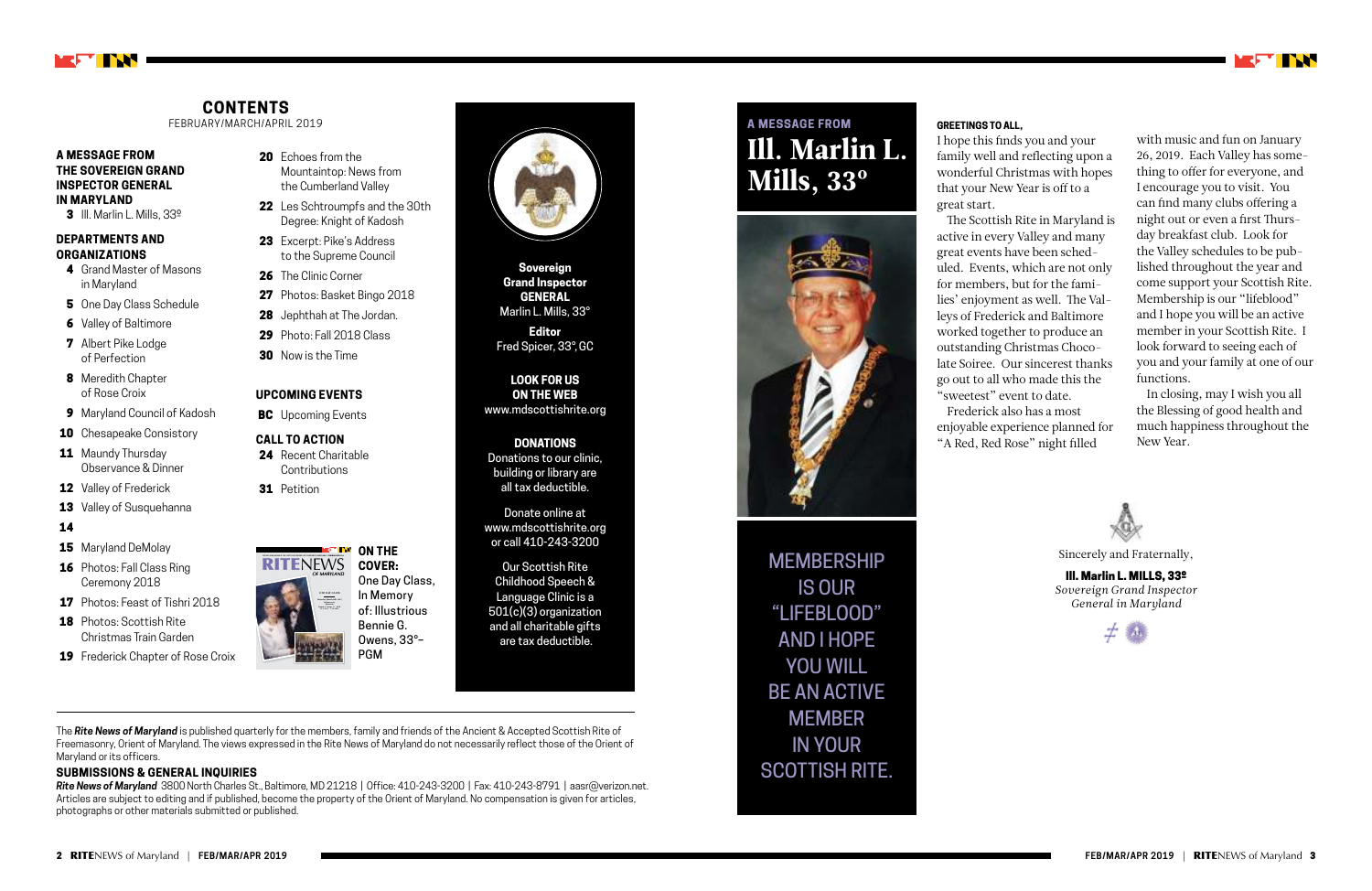**66 MARYLAND MASONRY MOVE THE MOVE THAT AND MASONRY**<br>That is our theme as we con-**ARYLAND MASONRY** Moving Through the Millennium" tinue our journey towards excellence spreading the light of freemasonry. This was no more evident than ever by the tremendous turnout of support from our youth and masonic family at the Annual Communication on November 17th. We may be embarking with a new team, but our goals and focus remain the same—making quality men Masons.

In my remarks I quoted *1 Kings 9: 4–5,* "*And as for you, if you will walk before me, as David your father walked, with integrity of heart and uprightness, doing according to all that I have commanded you, and keeping my statutes and my rules, then I will establish your royal throne over Israel forever, as I promised David your father,* 



# Grand Master of Masons in Maryland

#### **BY: MW RICHARD, P. NAEGELE, 33° – ANCIENT BALTIMORE LODGE # 234**



*saying, 'You shall not lack a man on the throne of Israel."* I realized the foundations of Masonry were in this simple quote. For Solomon to build the temple, he had to maintain his position, and to do so, he had to maintain his integrity and continue walking uprightly in Society. We, as Masons, follow this mantra today.

Maintaining integrity in your heart and walking uprightly in society will afford you to be a good person and retain your position of good in the world. This is a tall order and we must all try to attain. Our integrity is the most important part of our being. Staying true to ourselves and each other is the primary intent of this fraternity.

We have all knelt at the altar and assumed the same obligations. Promises were made to be men of good moral, spiritual, and social character and to assist our brothers and their families whenever possible. Therein lies our duty of maintaining

4th degree - Secret Master: Your first steps into our sanctuary are duty, reflection and study. They teach us to honor those relationships to God, family, country and Masonry. The apron is white and black, with a letter "Z" and an all-seeing eye. The jewel is an ivory key with the letter "Z" on the wards. The lessons of the 4° are secrecy, obedience, and fidelity.

our integrity.

The new Grand Master's pin design has multiple meanings like many parts of masonry. The columns signify the two great pillars of integrity and uprightness we must all strive to achieve. The seven stars have a three-fold purpose. First, for the seven precepts taught in DeMolay—Filial Love, Reverence for Sacred Things, Courtesy, Comradeship, Fidelity, Cleanness, and Patriotism. Secondly, the seven color stations in Rainbow—Love, Religion, Nature, Immortality, Fidelity, Patriotism, and Service. Finally, for those that have preceded me as leaders in this fraternity by attaining a special place among the craft—Thomas J. Shryock, Warren Seipp, Edward R. Saunders, Sr., Stephen J. Ponzillo, Jr., Bennie G. Owens and Stephen J. Ponzillo, III. Each are holders of four quadrants in the York Grand Cross of Honor. I have now become the seventh among this distinguished group.

"Maryland Masonry Moving Through the Millennium" is the focus as we adapt to this ever changing world. We may have a few bumps and bruises along the way, but like our brothers of the last millennia, we will triumph.

I wish for all the kindnesses of the season and hope for a healthy and prosperous New Year for us all and Masonry.

## **STAYING TRUE TO OURSELVES AND EACH OTHER IS THE PRIMARY INTENT OF THIS FRATERNITY.**

## **ONE-DAY CLASS SCHEDULE MARCH 16TH, 2019**

*In Memory of Illustrious Bennie G. Owens, 33°, MWPGM*

6:30am - Coffee & Donuts 7:15am - Class Check-In 8:00am – Opening Ceremonies

14th degree - Perfect Elu (Grand Elect, Perfect and Sublime Mason): In this degree we learn to reflect and look into ourselves. We should strive to be true to ourselves and our God. The apron is white silk, bordered in gold, with the Ineffable Delta in the Center. The jewel is a quadrant (compass open to ninety degrees) topped by a crown, and with a nine-pointed star on the obverse, and a fivepointed blazing star (with the Tetragrammaton) on the reverse. The compass is opened on a segment of a circle, inscribed with the numbers 3, 5, 7, 9.

18th degree - Knight Rose Croix: This degree teaches that life and its strengths come from God. The rose signifies the dawn and the cross is a sacred symbol of antiquity in many cultures. To be tolerant of others errors and faults. The apron is of white leather or satin, bordered in red, with a skull and cross-bones, a red passion cross, and three



red rosettes. The grand jewel is a gold compass open on a quarter circle. A rose-cross is between the legs of the compass, and under it is a pelican, tearing its breast to feed its seven young, on the obverse, and an eagle with wings extended, on the reverse. On the circle are the letters I.N.R.I.

12 noon – Lunch @ \$5.00 per person – No cost for Candidates

#### 12:45pm – Reconvene in Auditorium

30th degree - Knight of Kadosh, or Knight of the White and Black Eagle: The lesson of this degree is to be true to ourselves and to stand for what is right and just in our lives today. To believe in God, country and ourselves. There is no apron, but the jewel is a gold Teutonic cross, enameled in red, with the letters J.'.B.'.M.'. on the obverse, and a skull transpierced by a poniard on the reverse.

32nd degree - Master of the Royal Secret: The lessons of this degree are that "genuine brotherhood requires mutual regard, opinion, esteem and charity". We always look for the good in all and make allowances for other's shortcomings. We trust the Supreme Architect to lead us to friendship, morality and brotherly love. The apron is white, lined in black, with a double-headed eagle and a plan of the Camp of the Princes. The jewel is a golden Teutonic cross, with a double-headed white and black eagle in the center.

#### 3:45pm – Closing Ceremonies

*Petition for the Class on Page 31*

#### *(Subject to Adjustments)*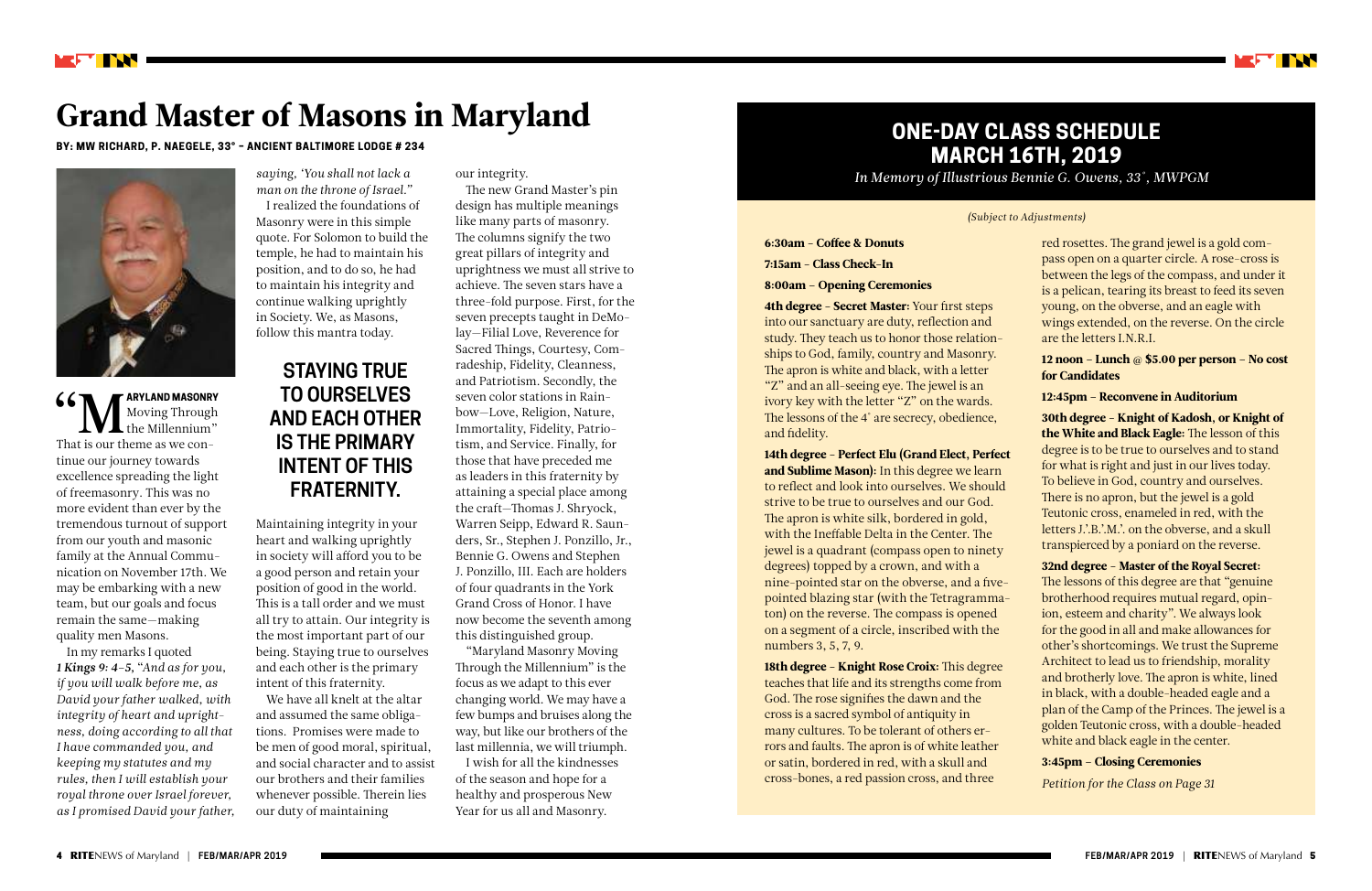Greent **REETINGS MY BRETHREN!** As we begin our travels into 2019, I look forward to exceptional degree work, shared experiences, extraordinary events, and personal growth afforded by the Ancient and Accepted Scottish Rite. It is humbling beyond measure to serve as Venerable Master of the Albert Pike Lodge of Perfection for the ensuing term. I thank you for your confidence in my ability to lead within our beloved fraternity. The success of our officer line is due, in no small part, to the dedication of the Honorable William A. Zarychta, 32°, KCCH, and I congratulate him and the administrative team on a remarkable 2018 year. As the Illustrious Albert Pike, 33° detailed, "True thoughts have duration in themselves. If the thoughts endure, the seed is enduring;

I **WOULD LIKE TO THANK** the outgoing officers for their participation and attending to the various functions of their bodies. I congratulate the newly elected officers for the 2019 term.

# Albert Pike Lodge of Perfection

**BY: HON. BRO. DAVID L. LEBOWITZ, 32°, KCCH – HOWARD LODGE #101 – VENERABLE MASTER**





# Valley of Baltimore

**BY: ILL. E. RAY LEPPO, 33°, GC – PERSONAL REPRESENTATIVE FOR THE VALLEY OF BALTIMORE**



if the seed endures, the energy endures; if the energy endures, then will the spirit endure. The spirit is thought; thought is the heart; the heart is the fire; the fire is the Elixir". It is my fervent desire that our activities this year allow for such opportunity within the Orient of Maryland. Excitedly, we now begin our investigation and contemplation of the ineffable degrees.

I implore you to serve as an ambassador, engaging your Blue Lodge membership and peers in other appendant bodies; provide them with the opportunity to learn more about the Scottish Rite and expand their Masonic knowledge, participate in our philanthropic activities, and share fellowship with the exceptional families within the Orient of Maryland. New members are the lifeblood of



any organization, and Freemasonry is no exception. They bring enthusiasm, excitement, and energy to our fraternity and provide new vantage points to reinvigorate our organization. In addition to the events scheduled throughout the Orient, much has been planned for 2019 within the Lodge of Perfection. For more than 25 years, I have dedicated my life to the service of others throughout the public safety community, and am fortunate to continue this passion within Masonry. In sharing my zeal for preparedness and resilience, I have invited the United States Secret Service's Baltimore Field Office to deliver a presentation at the conclusion of our first meeting on Wednesday, February 6th. Please join us as we explore current themes such as cybersecurity, financial crime, and internet safety with those charged to maintain confidence in our economic infrastructure. This will be an informative discussion provided by Special Agents engaged globally in our country's protection, with Masons and non-Masons invited to attend. I look forward to sharing time with you and your families during the year. If you have an interest in communicating with the officer line or myself, please feel free to contact me directly at VenerableMaster2019@gmail.com.

#### In the Albert Pike Lodge of Perfection:

David L. Lebowitz, 32°, KCCH - Venerable Master D. Douglas Walters, 32° - Senior Warden L. Evans Votta, 32°, KCCH – Junior Warden

#### In the Meredith Chapter of Rose Croix:

Lister Haughton-James, 32°, KCCH - Wise Master Timothy M. Dykes, 32°, KCCH - Senior Warden Harry M. Harger, 32°, KCCH - Junior Warden

#### In the Maryland Council of Kadosh: James T. Hill, 33° - Commander Darryl J. Smith, 32° -

 1st Lt. Commander Charles S. Matuleweicz, 32°, KCCH - 2nd Lt. Commander In the Chesapeake Consistory: Roger D. Dunn, 32°,

 KCCH - Master of Kadosh Weston A. Dunn, 32° - Prior A. J. Eisenrauch, 32° - Preceptor

This spring, on Saturday March 16th, we will be holding a oneday class in Memory of Ill. Bennie G. Owens, 33°, PGM. Petitions are available. If you know of a Master Mason seeking further light in Masonry, please let him know about this opportunity to join the Scottish Rite.

We will again this year be making presentations to ROTC and JROTC cadets in our local schools. I invite any of the Brethren who would like to help with the presentations to please advise the office.

#### **MARYLAND "SCOTTISH RITE OF FREEMASONRY" LICENSE PLATES**



#### **Available through the Baltimore Office for SR Masons and their spouses.**

The Office is open M-F from 9am to 4pm @ 410-243-3200 or you may email aasr@verizon.net and the forms will be mailed to you. **Cost is \$30.00**

## **I IMPLORE YOU TO SERVE AS AN AMBASSADOR, ENGAGING YOUR BLUE LODGE MEMBERSHIP AND PEERS IN OTHER APPENDANT BODIES.**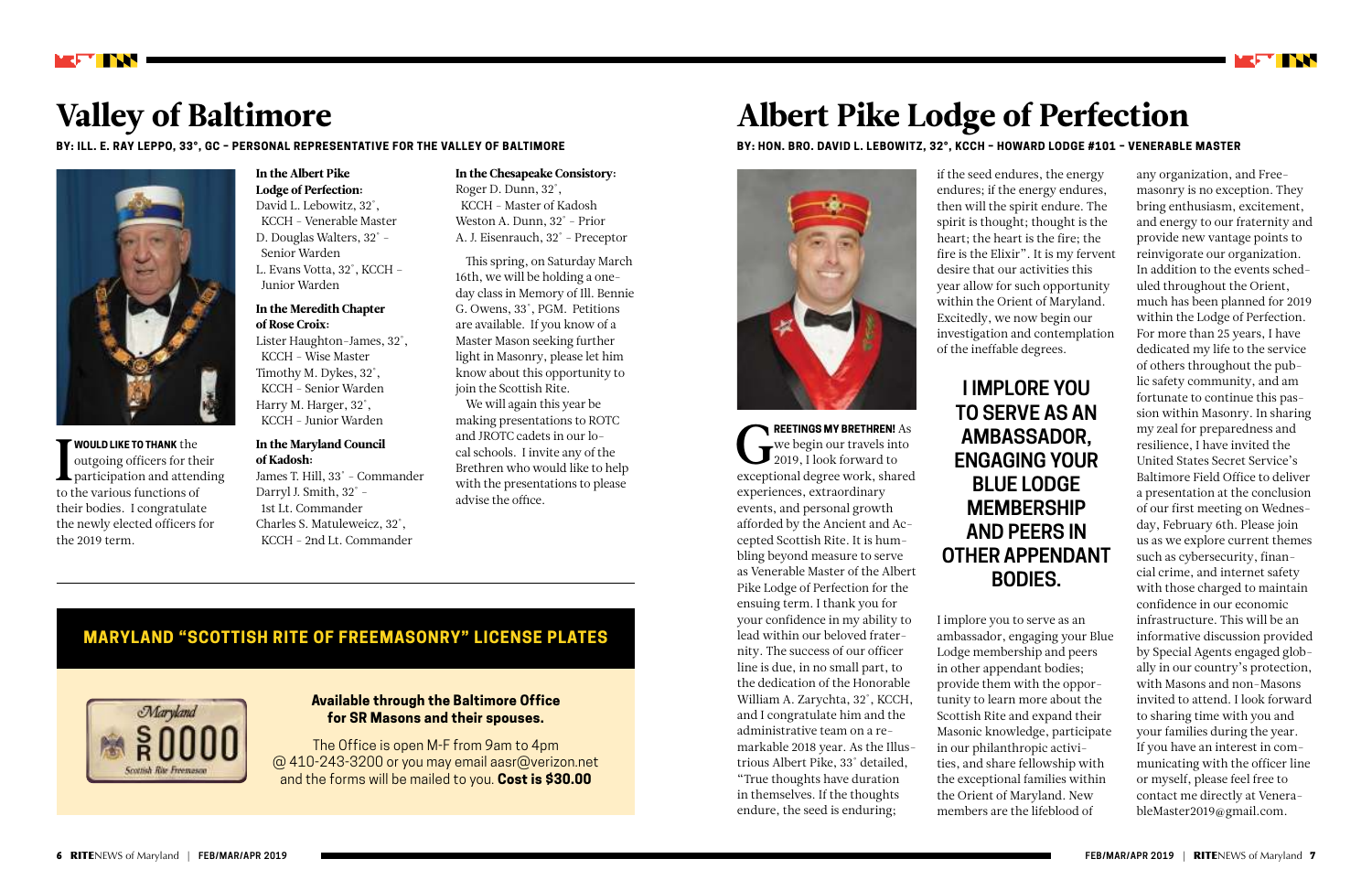**I DEEM IT A SINGULAR HONOR** to be Wise Master for the ensuing year, but it takes all of us for the year to be one of great suc-Wise Master for the ensuing year, but it takes all of us for the year to be one of great success. Doing this together and with humility must be a part of our daily modus operandi. No one should be seeking to outdo the other or put the other down, but to hold hands and move forward together as one body and one unit under the Canopy of Heaven. Only God makes the difference in life. In all our endeavors we must, at all times, invoke the blessing of God to allow our duties to be God driven. We must call upon God for protection. Call upon God that we may achieve our goals. Call upon God for guidance and direction. We must at all times ratchet up our faith so that at all times our faith is stronger than our fears; so that our time in office is not only one of duration, but one of sterling

#### **MY BRETHREN,**

Thank you for electing me as Commander of the Council of Kadosh. Congratulations to all the Officers of the Council of Kadosh. We look forward to working with and serving the Scottish Rite Brothers in 2019. The holiday season is behind us and I hope it was full of joy for everyone. I love this time of the year because, in addition to the spirit of the season, my birthday falls at the end of November. This year, one of the gifts I received was a pair flannel-lined jeans. They are really cool (warm). I hope Cory Wright has purchased his. He's going to love them.

Each month of our calendar has an event or several events that give us cause to reflect. The month of February is of particular significance to me. When I was the impressionable age of 16, there were three events that occurred which caused me to



# Meredith Chapter of Rose Croix

**BY: HON. LISTER J. HAUGHTON-JAMES, 32°, KCCH – HIGHLAND LODGE #184 – WISE MASTER**



# Maryland Council of Kadosh

**BY: ILLUSTRIOUS JAMES T. HILL, 33° - JEPHTHAH #222 - COMMANDER**



donation for better communities and a better world. In that

way we will be proud to say that Freemasonry is definitely a beacon of light for all.

pause and reflect. These events are: Saint Valentine's Day, President's Day and a small aircraft crash just outside of Mason City, Iowa. Saint Valentine's Day is a day that we send cards, flowers and sweets to loved ones and others close to us. President's Day is a day that we pay homage to the leaders of our great Republic. It was originally established in 1885 to honor George Washington on the occasion of his birthday, but in 1971 it was changed to the 3rd Monday in February to comply with the Uniform Monday Holiday Act to provide for more three-day weekends. The aircraft crash occurred on February 3, 1959 shortly after take-off and all the occupants including singer and musician Buddy Holly, Ritchie Valens and J. P. "The Big Bopper" Richardson perished. A memorial to the three rock and roll legends was erected in the field where the plane crashed commemorating "The Day the Music Died." I grieved the loss of the three singers. And, I was naive enough to think this was the end of rock and roll but Elvis helped me get over my fear. Eight years later I became a Mason. The following February,

events, it dawned on me how they could trigger our teach-



as I was reflecting upon the three ings of Brotherly Love, Relief and Truth, not only in February, but

We need to make the basic tenets of the Craft a part of our everyday life to ensure that we are always mindful of the fact that the brotherhood of man transcends the sovereignty of nations and that its greatest treasure lies in the human personality. We labor not only for ourselves, but for our neighbors and the common good. Skill and high intellectual qualification without application are a total waste. Brilliance minus wisdom equals chaos. Brethren all: let's strive for 100% attendance and involvement. Let the year 2019 be Excelsior! Excelsior!! Excelsior!!!

# We're here to help YOU build a better retirement.

also throughout the year. So, when you look in the mirror each day, after you stop admiring your reflection, ask yourself: am I extending myself to help someone outside of my comfort zone? Am I living my life as an example for others to exemplify? Has the flame inside of me that brought me to Freemasonry crashed or is it still flickering? Is the light brighter than ever? The regular practice of our tenants not only makes us better men and masons, but it also impacts those whose lives we touch.

Discover what it means to have a personal financial guide. As fiduciaries, we see it as our responsibility to help our clients make the strongest financial decisions for themselves and their loved ones.



## **Sign Up For Scottish Rite Reminder Texts**

Reminders for meetings, lunches, events, ceremonies and degree work can be received on your cell phone via text.

**Text "baltsr" to "292929" on your mobile phone to sign up.**



**IN ALL OUR ENDEAVORS WE MUST, AT ALL TIMES, INVOKE THE BLESSING OF GOD TO ALLOW OUR DUTIES TO BE GOD DRIVEN.**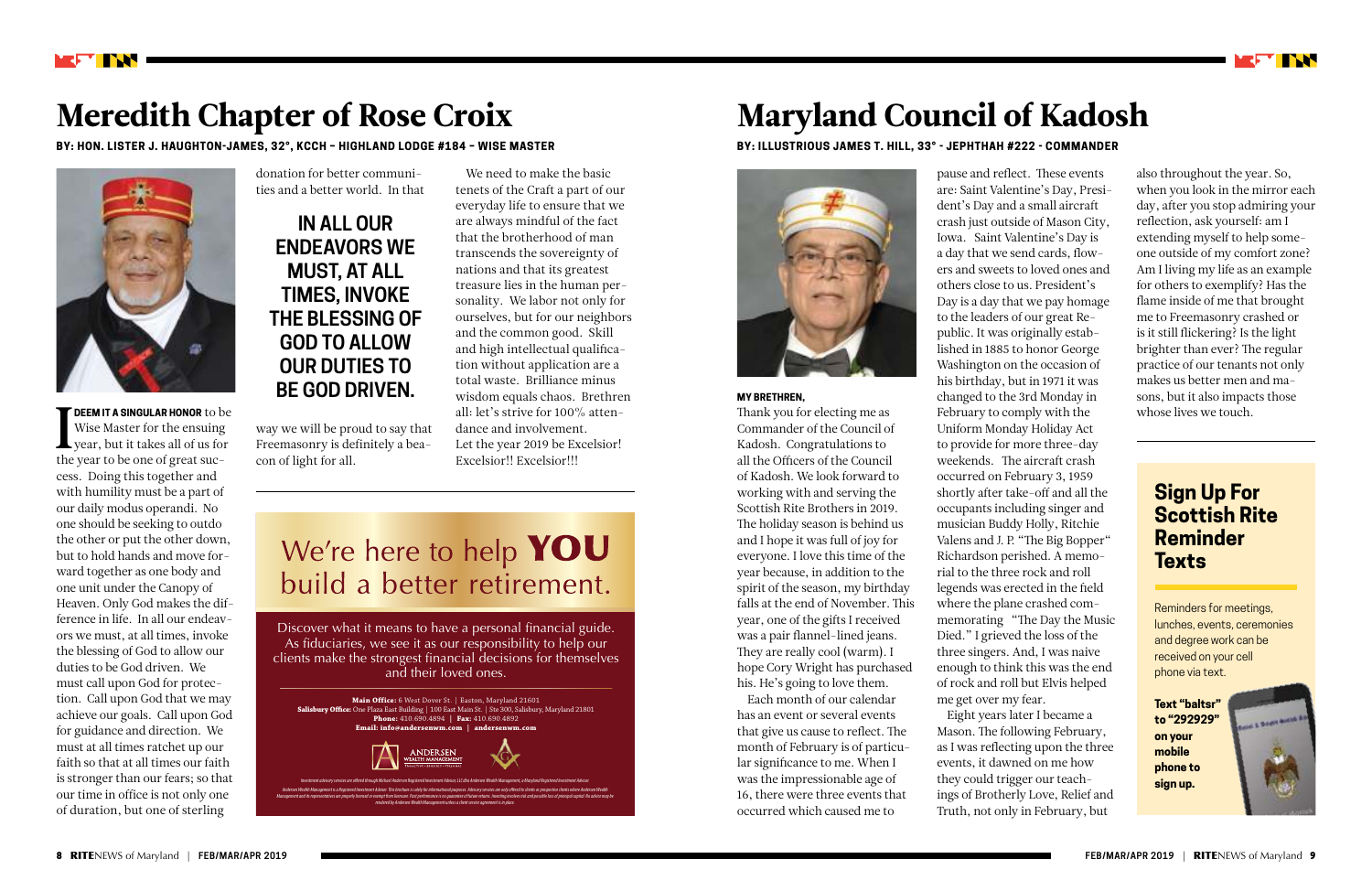**WENTHECAME** a Mason<br>dreamed of becom-<br>ing anything more than that in **HEN I BECAME** a Mason 48 years ago, I never dreamed of becom-Masonry. To me, at the time, being a Master Mason was enough and I felt I knew everything. I now realize what a narrow perspective and closed mind I had then. These many years later, I am still learning about Masonry and about myself. I realize I will never learn everything and will never stop improving myself as a man and a Mason.

Scottish Rite has certainly broadened my horizons and perspectives. I am truly honored to be elected as Venerable Master of Kadosh of the Chesapeake Consistory. This is one of the many highlights of my masonic career, and I am thankful to all who have seen fit to elevate me as such. I can promise that I will do my best to honor your trust in me and to live up to your expectations.

# Chesapeake Consistory

**BY: ROGER D. DUNN, 32°, KCCH – MT. MORIAH LODGE #116 – MASTER OF KADOSH**



I congratulate our outgoing Venerable Master, Hon. Robert Carhart, Jr., 32°, KCCH for a job well done, and I will endeavor to continue his practice of bringing a series of great speakers to our meetings.

Brethren, I urge you to attend your blue lodge meetings as much as possible and to enlighten your fellow Masons on the educational value of joining the Scottish Rite. You owe a debt to your home lodge to further Masonry among your brothers. If you are not happy with your home lodge, change your home lodge or become a plural member in another lodge. But make it a point in your life to further Masonry as light in the lives of your lodge brothers and especially t he newer and/or younger ones.

With that in mind, I wish to congratulate the brethren from the Fall 2018 Reunion and invite our new Scottish Rite brothers to join us in our Consistory meetings. Our first meeting is February 27th. Consider enjoying the other upcoming events as well—the Albert Pike Lodge of Perfection on February 6th, the Meredith Chapter of Rose Croix on February 13th, and the Maryland Council of Kadosh and Festive Board on February 20th.

Finally, my brothers, let us resolve to grow the Consistory this year. Bring someone who has never been here before, or someone who hasn't been here for some time. Resolve to learn something new every day. Learn a new face and new name, or even to associate a familiar face with a name you didn't know. We are all Scottish Rite Masons. Make sure we also act as and enjoy each other as brothers and friends.



# Maundy Thursday Observance & Dinner

**ALL SCOTTISH RITE MASONS** are

encouraged to attend, and the portrayal is open to friends and family of all Scottish Rite Masons.

In the Scottish Rite, darkness often refers to the disappearance of truth and justice in the world. As the symbolic lights are extinguished, we reflect upon this loss. By relighting them, we reinforce our belief that, as

Knights Rose Croix, it is our duty to throw off the mantle of sorrow and darkness and to emulate those historical figures who have brought truth and knowledge to mankind. This solemn Ceremonial is an important part of the ritualistic work of the Chapter Rose Croix and which expresses our commitment to the living of a conscientious and enlightened life.

#### **THE SYMBOLS OF THE MYSTIC BANQUET**

1. The Matzo, or unleavened bread is also called bread of affliction. It is symbolic of the bread which the Hebrews made when they hastily left Egypt, because they did not have enough time to allow their dough to rise. The Matzo is the most important symbol of the Passover.

2. The Moror, or bitter herb (represented by a small slice of Horseradish) is symbolic of the hardships which the Israelites endured while they were slaves in Egypt.

3. The Haroses, a paste of apples, nuts, spices and wine is symbolic of the mortar the Israelites used, when they were slaves, in the construction of the Pharaoh's treasure cities, Pithom and Ramses.

4. The Shank Bone, a roasted bone, is symbolic of the Paschal Lamb that was sacrificed and eaten on the eve of Passover.

5. The Hard Boiled Egg, is symbolic of life and the springtime when nature renews life.

6. The Four Cups of Wine commemorate the four promises made by God to Moses to redeem the Israelites and bring them out of bondage.





#### **MAUNDY THURSDAY DINNER**

Thursday, April 18th, 2019 7PM

> Cost for this event: \$20.00 per person.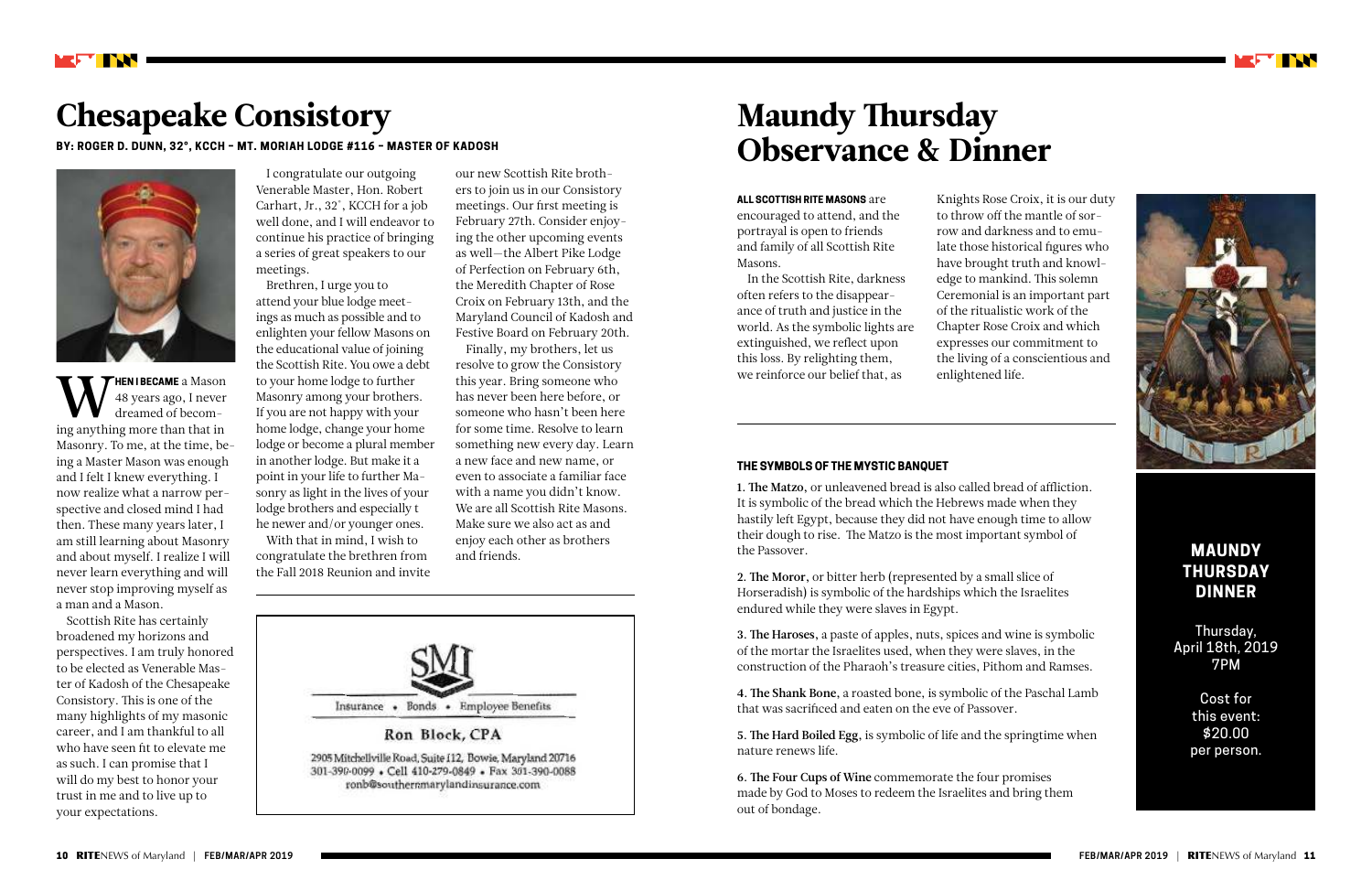L<br>succes **OOKING BACK** on the final months of 2018, the memories of another successful Fall Reunion in the Valley of Frederick are still fresh and vivid. We were fortunate to have another excellent group of attentive and enthusiastic candidates. The efforts of our brethren over many years to generate solid, committed, and well-rehearsed degree teams shone through. This included the vision and dedication of our committee of work to establish a suite of creative and effective props, costumes and technical solutions to help communicate the beauty and the message behind each of the degrees (4, 5, 14, 18, and 30) we confer in the Valley of Frederick. Our brethren and candidates truly demonstrated their resolve in making their way to the hilltop on Blentlinger Road through the same driving wind and rainstorm that produced destructive tornados elsewhere in Maryland on our opening night.

The team effort of our Valley's various fundraisers throughout 2018 contributed to our ability to enhance the reunion degree exemplification experience for the candidates, visiting brethren, and Valley members. The always faithful and creative efforts of our Knights of Saint Andrew Ladies' Auxiliary



# Valley of Frederick

**BY: BRO. RICHARD BROWN, 32°, PHILANTHROPIC LODGE #168 – VENERABLE MASTER, FREDERICK LODGE OF PERFECTION #3**

> (KSALA) combined to provide a delicious meal after the degrees were conferred and were much appreciated. It was truly a team effort, and it is gratifying to know we continue to have such a lively and committed Scottish Rite family in our Valley. It was

> also a blessing to see the range of ages, backgrounds, and life experiences among our class members and to see that the flame of Scottish Rite masonry continues to burn bright for men of all ages and stations in life here in our part of Maryland.

THE FOURTH DEGREE is perhaps my favorite of our<br>Rite. While not reveal-<br>ing any deep esoteric secrets, **HE FOURTH DEGREE** is perhaps my favorite of our Rite. While not revealor particularly elaborate in presentation, it might be easily overlooked in favor of some of the other degrees. But much like the cornerstone of a Temple might be easily glanced over in favor of the grandeur of other parts, it is no less vital to the foundation of the building. A cornerstone as defined by Wikipedia is "the first stone set in the construction of a masonry foundation, important since all other stones will be set in reference to this stone, thus determining the position of the entire structure." Much like it is with the Fourth Degree, its message is powerful in its simplicity. The work has to be done. Duty must be performed for duty's sake.

I am especially grateful for the continued support, encouragement and wise counsel of my Masonic mentors in the Scottish Rite and in my home lodge. In the coming year, I look forward to working with the

Valley brethren to build on their excellent past work and to collaborate with our Valley's Blue Lodge ambassadors to support them as we continue to spread the light of Scottish Rite masonry across central Maryland. I also look forward to working closely with our Knights of Saint Andrew and KSALA who are so crucial to the success of our efforts here in the Valley. In 2019, we look forward to the Valley's annual Hogmanay (New Year's Eve), officers' installation, Burns Night, Maundy Thursday Celebration and Feast of Remembrance and Renewal. In addition to these and other festivities, we hope to build momentum towards our Spring Reunion and, thereafter, to a time of summer relaxation and rejuvenation. Over the years, we have

worked hard to build a community who cares for each other and shares in one another's joys and sorrows. It shows. We are family. And we will build upon this in 2019 and help spread the light by showing our renewed commitment to brotherly love, relief, and truth to our neighbors here in Central Maryland.

# Valley of Susquehanna

**BY: HON. JASON Q. STANDISH, 32°, KCCH – MT. ARARAT #44 – VALLEY SECRETARY**



Masonry is duty. The fall of 2018 marked a small but special milestone for the Valley of Susquehanna. It was our fifth anniversary, and there was no small amount of work to be done. We were again traveling to the other side of the Chesapeake Bay to confer degrees and bring the Rite to those more remote from our established Valleys. We also had to prepare for our own Reunion Day. As with every Masonic organization, our busy fall schedule created overlaps and conflicts for our officers and cast members. However, men both in and out of our Valley came forward ready and willing to assist in the work. Each event had more than a few last minute curveballs thrown in as well.



Ironically, both days started out the same: cold, wet, and rainy. Each day also had the opportunity to turn out less than spectacularly (or even disastrously), given logistics and last minute personnel challenges presented for both events. But in both cases, everyone came together and covered what needed to be covered and assumed duties not necessarily assigned to them. This was done without the slightest hint of expectation for approbation or reward. It was the fourth degree in action, and the work was not only accomplished, but accomplished well. And each day we emerged from the Lodge Room greeted with sunshine as if by a smile from our Grand Architect of the Universe.



**THE FLAME OF SCOTTISH RITE MASONRY CONTINUES TO BURN BRIGHT FOR MEN OF ALL AGES AND STATIONS IN LIFE HERE IN OUR PART OF MARYLAND.**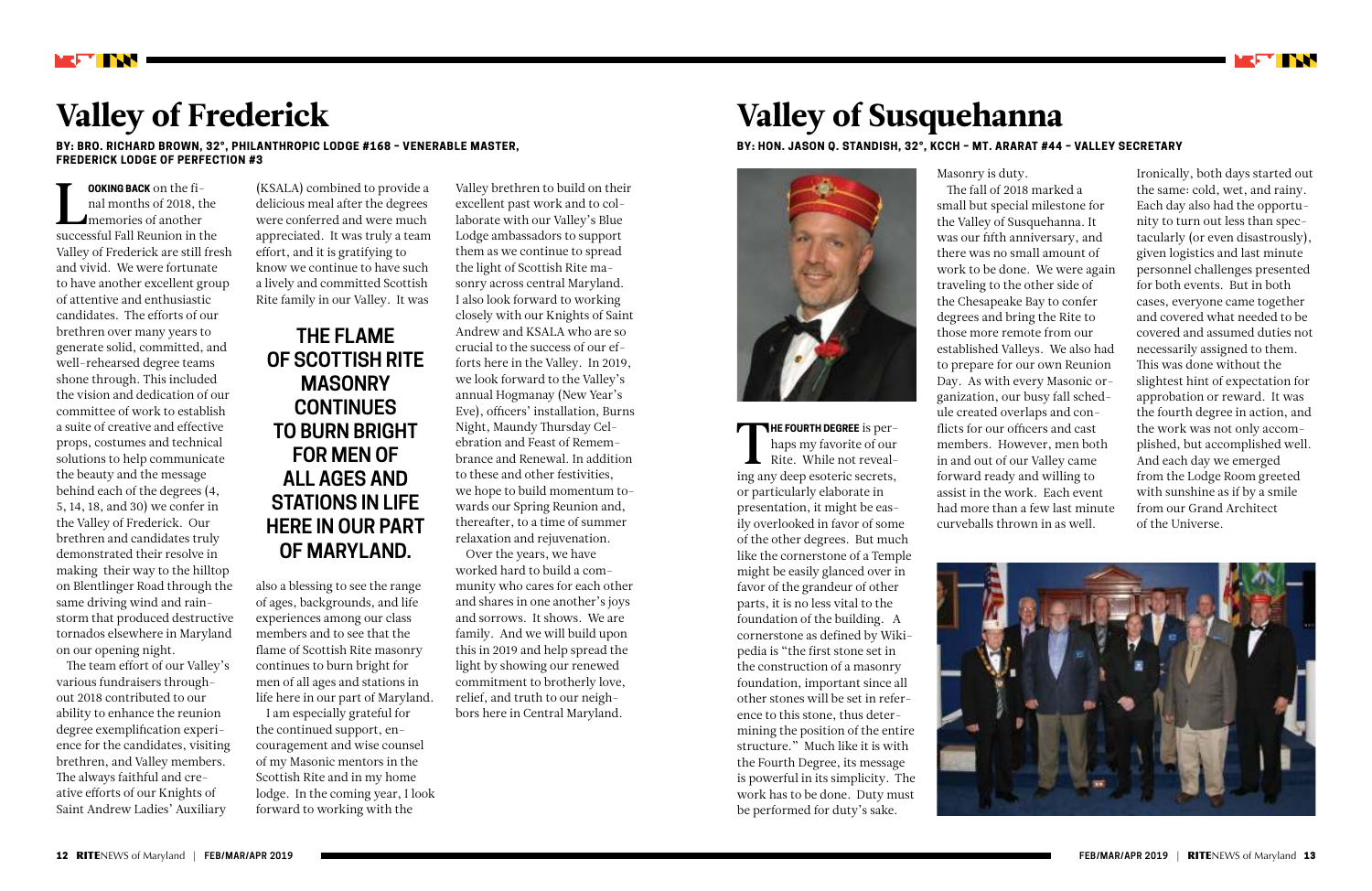STHE STATE MASTER Coun-<br>cilor of Maryland DeMo-<br>lay, I would like to take<br>this opportunity to congratulate **S THE STATE MASTER** Councilor of Maryland DeMo-**L**lay, I would like to take Dad Richard Naegele, Dad Marlin Mills and all the Grand Lodge Officers who were installed in November. Maryland DeMolay is fortunate to have such a dedicated group of adult leaders to guide us into the Centennial celebration of DeMolay. Our fraternity is a fantastic organization which offers opportunities for young men to develop the necessary skills to become better men and productive members of our society and our nation. As DeMolays, we strive to apply the seven cardinal virtues of DeMolay every day of our lives: filial love, reverence for sacred things, courtesy, comradeship, fidelity, cleanness and patriotism. Since chapter meetings are conducted by its members, we develop organizational, leadership and management skills. DeMolay chapters across the state are very involved with their communities conducting activities such as food drives, road cleanups, toy collections, adopting families for the holidays and fund raisers, just to name a few. Maryland DeMolay is blessed by the number of dedicated adults who serve as chapter advisors and give an incredible amount of their time to ensure our chapters continue to



# Maryland DeMolay

**BY: BRO. RAFAEL A. RODRIGUEZ, IV – COLLINGTON LODGE #230 – STATE MASTER COUNCILER** 

function. Although it may sound like DeMolay is all about work, we also have many fun activities such as movie nights, videogame lock ins, paint ball, rifle competitions, "go-karting,"

bowling and many other fun activities. Our yearly Conclave is something every DeMolay across

Freemason **Network** 

Youtube **Channel** 





**Mobile Web** App

> the state looks forward to since this is a weekend filled with fun and fellowship activities. Maryland DeMolay also holds a yearly "Congress" where adult advisors and external experts put together training sessions where we learn about a variety of subjects such as team building, ritual, interpersonal and organizational skills. We also find ways to have fun during Congress and our adult advisors make sure this is another weekend filled with fun activities. From my personal experience, DeMolay has helped me in developing public speaking, leadership and communication skills. But most importantly, I have developed relationships with many fantastic brothers across the state; friendships that last a lifetime.

Finally, on behalf of Maryland DeMolay, I want to wish everyone a prosperous 2019 as we look forward to the continued growth of this great fraternity.

# The Master Mason Friend Who:

## Should petition to become a Scottish Rite 32° Mason!

Visit www.mdscottishrite.org to download a petition

1. Is interested in learning of the philosophies of the World, both of this and other ages.

#### 2. Would like to join with other earnest men in an absorbing study of present day problems;

#### 3. Would appreciate

turning, for just a little while, from the constant struggles of day to day existence to commune with the noblest intellects of all time, brought to him in matchless degrees.

#### 4. Enjoys viewing worthwhile drama, well presented;

5. Finds the hearty fellowship and good-will of other men inspiring

and enjoyable.

#### 6.

Is willing to enter into true fraternity with other men when he finds them worthy; and

#### 7.

Has caught the gleam of Masonic inspiration from his Blue Lodge work and is ready to seek the truth still further;

# **FILIAL LOVE,**

THE SEVEN CARDINAL VIRTUES OF DEMOLAY: **REVERENCE FOR SACRED THINGS, COURTESY, COMRADESHIP, FIDELITY, CLEANNESS AND PATRIOTISM.**

> Dad Richard Naegele recieves DeMolay Alumni Certificate.

#### **MARYLAND SCOTTISH RITE SOCIAL MEDIA & APPS**

**WWW.MDSCOTTISHRITE.ORG/ MEMBERSHIP/SOCIAL/**



SR Chirp Mobile App







A&ASR sub-Reddit

 $\bigoplus_{i=1}^{n}$ 

Supreme **Council** Instagram

 $\overline{C}$ 



Maryland Orient Android App





iPhone/iPad App (Currently not working)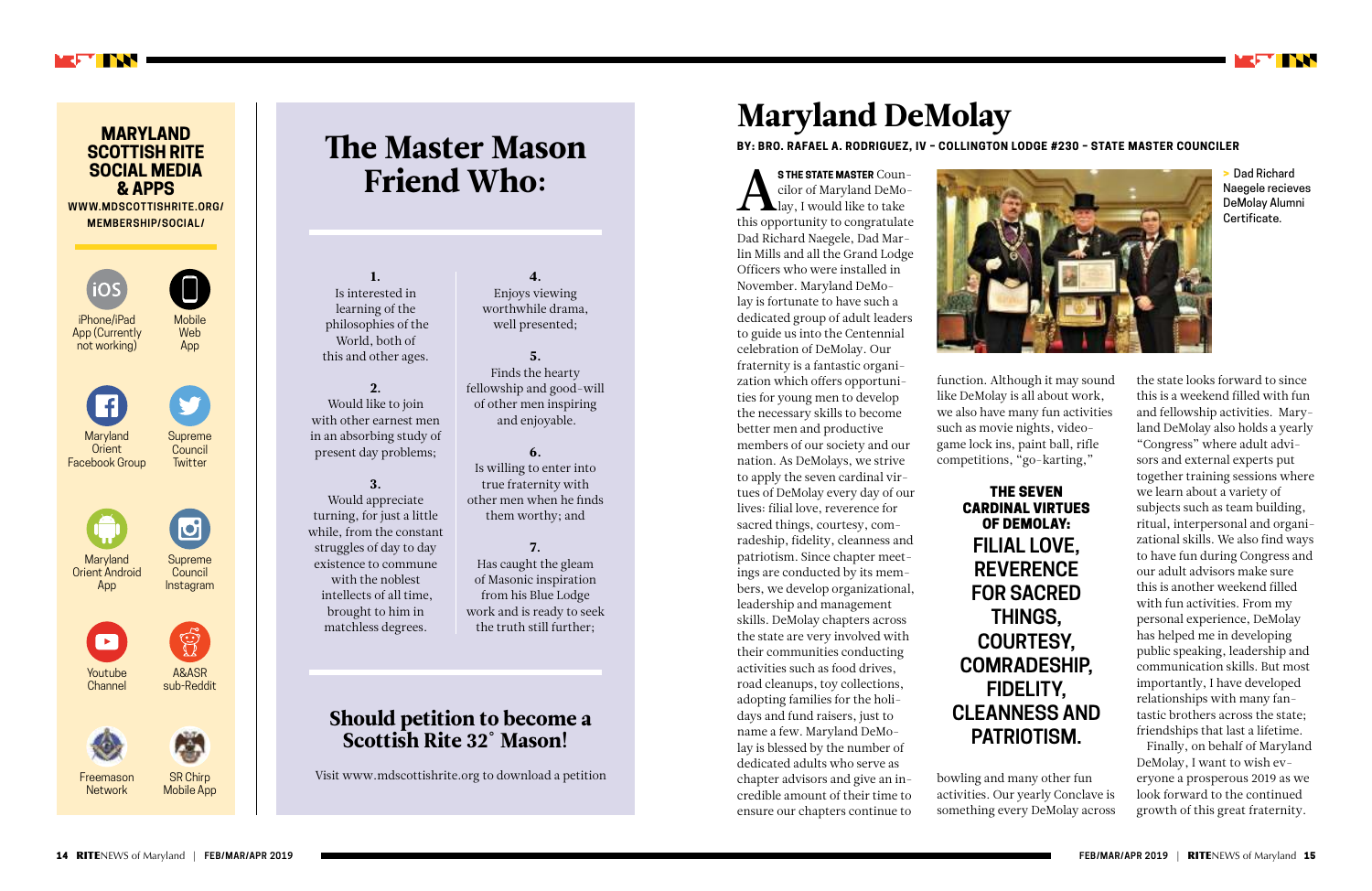

# Fall Class Ring Ceremony 2018 Feast of Tishri 2018



*(Ring Ceremony and Fall Class Pictures Are In and Available for Pick-up at the Scottish Rite Office)*









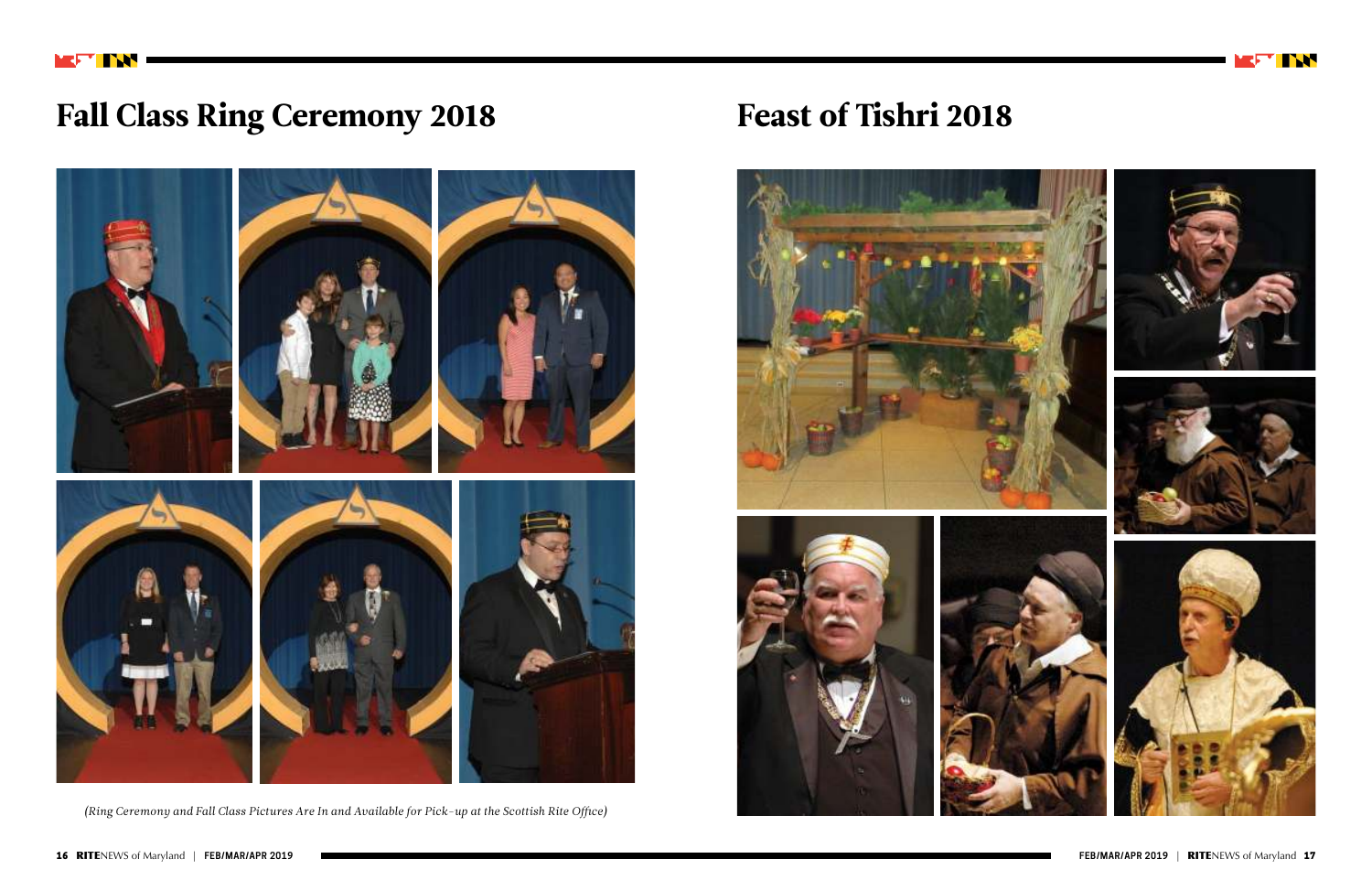

# Scottish Rite Christmas Train Garden

**BUILT BY: HON. BROTHER ROBERT W. ENGLAND, 32°, KCCH; MRS. JO ANN ENGLAND AND ILL. BRO. WILLIAM D. DULA, 33°**



**MASTERS & BRETHREN,**

Sometimes we forget what we do not see. The Scottish Rite strongly advocates for preserving the memories of our Brothers who have passed. It's an important ritual that began with our founding and contin-

ues through today.

In an example of The Scottish Rite quest to honor and remember our brothers, I was pleased to attend the Orient's Ceremony of Remembrance. It honored those who served and the families of those who have

# Frederick Chapter of Rose Croix



#### **BY: HON. BRO. TOMMY J. MORRIS, 32°, P.K.C., PVM, PGTC, WISE-MASTER, FREDERICK CHAPTER OF ROSE CROIX**

served. As we Freemasons erect our Spiritual buildings eternal in heaven, we should Honor our brothers and those whom they loved as they would honor us. I am proud to honor our departed brethren, but was saddened

by the absence of brethren who were not there to support our brothers that had passed, who dedicated their lives in service of our order, and surely would have been there for other brothers. I feel so deeply that these brothers and their families deserve no less than to have an opportunity for the families and friends to remember.

Since time immemorial, The Scottish Rite has focused on preserving the memories of our departed brothers. And that's why it is so critical that we— Freemasons and families alike —never forget those honored in these ceremonies. As I tell my knights, freemasonry is a way of life, not just a word or a symbol…Live it to its fullest and you will be remembered.

My challenge to you is to participate in our Masonic Programs. Programs like the Ceremony of Remembrances, Reunions, our SGIG's Annual Chocolate Soirée (this year's theme "Death by Chocolate") and the Frederick Valley Annual Burns Supper and more. Be a part of the fraternity and brotherhood of men who support each other and the communities they live in.





Set to open in late 2021, Carsins Run at Eva Mar is Harford County's first and only Continuing Care Retirement Community featuring an unparalleled 60+ lifestyle in a park-like setting with resort-style amenities, activities and services as well as a continuum of care.

Sponsored by The Presbyterian Home of Maryland. The development of Carsins Run at Eva Mar as a CCRC is subject to the approval of the Maryland Department of Aging.



## **HOME** FOR THE CREATIVE AT HEART

**Let Your Inspiration Thrive at Carsins Run Artist Studio**

## **FREEMASONRY IS A WAY OF LIFE, NOT JUST A WORD OR A SYMBOL...LIVE IT TO ITS FULLEST AND YOU WILL BE REMEMBERED.**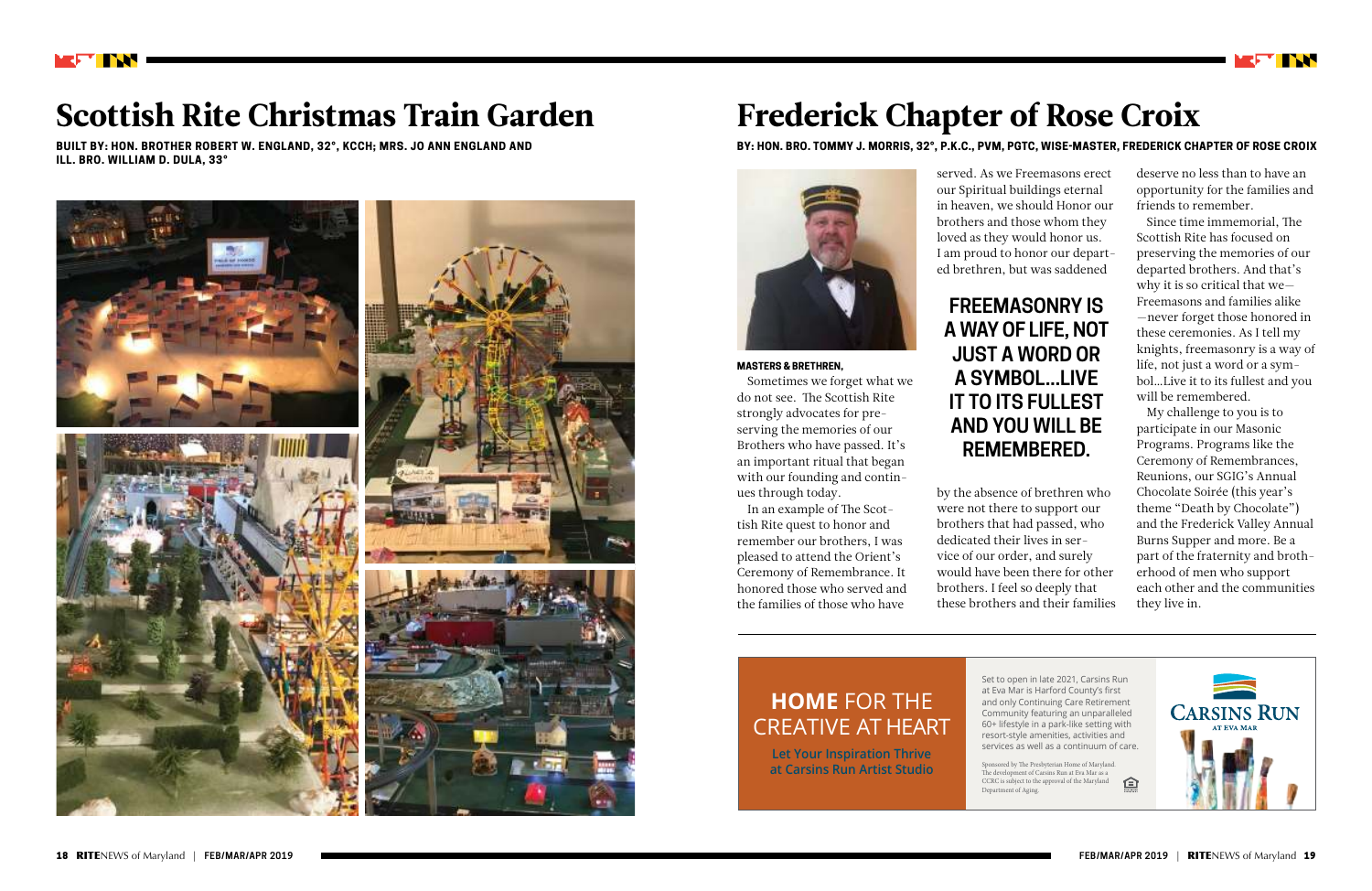

## **ECHOES FROM THE MOUNTAINTOP** News from the Cumberland Valley

#### **THE CUMBERLAND SCOTTISH RITE**

Foundation Ladies Auxiliary will hold its Third Annual Designer Bag Bingo at the Cumberland Masonic Temple on Sunday, March 3rd at 1:00 pm. Last year's event netted \$2,500 to support the Children's League's Cumberland Scottish Rite Childhood Speech and Language Disorders Clinic (RiteCare). The Ladies Auxiliary was established in 2017 as a vehicle for the ladies of the Scottish Rite to add their talents and energy to the fundraising effort.



**THE VALLEY OF CUMBERLAND'S** Third Annual Masonic Bird Hunt to benefit the Scottish Rite Children's Speech Language Disorders Clinics in Cumberland, Oakland, and Keyser, was held on Saturday, October 13 at the Quail Hollow Farm in Berkeley Springs, WV. Twelve shooters competed, with each having an opportunity to shoot 20 birds (a mix of pheasants and chukars). Team Benelli won the "Winner, Winner Chicken Dinner Award" as the team with the most kills, 19! They consisted of Rick and



The Valley of Cumberland Fall 2018 Ritual Champion Award was presented to Ill. Kenneth A. Robertson, 33° by Spring 2018 Champion Hon. James M. Snider, 32° KCCH. The Ritual Champion Award recognizes excellence in degree ritual performance and scholarship.

Members of the Scottish Rite Ladies Auxiliary present funds raised at the 2nd Annual Designer Bag Bingo to the Children's League. Pictured L to R: Ruxandra Landis, Mary Ruddell (Children's League), Mitzie Robinette, Ellen Hill, Cathy Growden (Children's League), Marcia Cushall, and Jenna Stitt.

> **THE CUMBERLAND SCOTTISH RITE FOUNDATION** and the Children's League recently announced the availability of free RiteCare speech and language services for children from birth to age 21 at the Mineral County Health Department in Keyser, WV. Since 1997, the Cumberland RiteCare clinic has directly benefited and improved the lives of more than 1,500 children in Western Maryland and the surrounding region. As a result of this and other recent expansions, RiteCare is now available at three convenient locations in Allegany and Garrett Counties in Maryland and Mineral County, West Virginia.



## Annual Designer Bag Bingo Supports RiteCare in Western Maryland

## Third Annual Masonic Bird Hunt Benefits RiteCare

## The Valley of Cumberland Fall 2018 Ritual Champion Award

## Cumberland RiteCare Adds Third Clinic Location

#### UPCOMING EVENTS

All events at Cumberland Masonic Temple unless noted

Join us for a monthly Pancake Breakfast to support Restoration and Preservation of the Cumberland Masonic Temple on the 2nd Saturday of Each Month from 7:30 am – 10:30 am.

**FEB 2:** KSA Robert Burns Supper 4:30 pm

**FEB 4:** Chapter of Rose Croix 7:30 pm

**FEB 18:** Lodge of Perfection 7:30 pm

**FEB 23:** Friend to Friend, Oakland 6:00 pm

**FEB 27:** Scottish Rite Club of Washington County – Friend to Friend, Hagerstown 7:00 pm

**MAR 2:** Friend to Friend, Ali Ghan Shrine Club 6:00 pm

Dave Gornall, Rob Elliott and Jamey Hill and were each presented with a whole chicken. Team Zembower (Jerry Zembower, Chris Appleman, Kaitlin Rossignuolo, and her husband Tony Rossignuolo) finished second with 15 kills. Team Zimmer had 12 kills and consisted of Chip Zimmer, his niece Sydney Church, and her husband Dan Stenger, of Georgia, and his son-in-law Jon Gonzalez of Williamsburg, Virginia.

Jerry Zembower received the "Brother Davy Crockett Best

Shooter Award" and received a bottle of Bird Dog Whiskey. It was a close call with Rob Elliott bagging a double. Coordinator Chip Zimmer's future sonin-law, Jon Gonzalez, received the "Chicken Liver Bent Barrel Award."

The event raised \$555 to support the Cumberland RiteCare Clinics. A check presentation will be made during the Valley's 12th annual Robert Burns Supper in early February. Plans are underway for the Fourth Annual Bird Hunt coming in Fall 2019.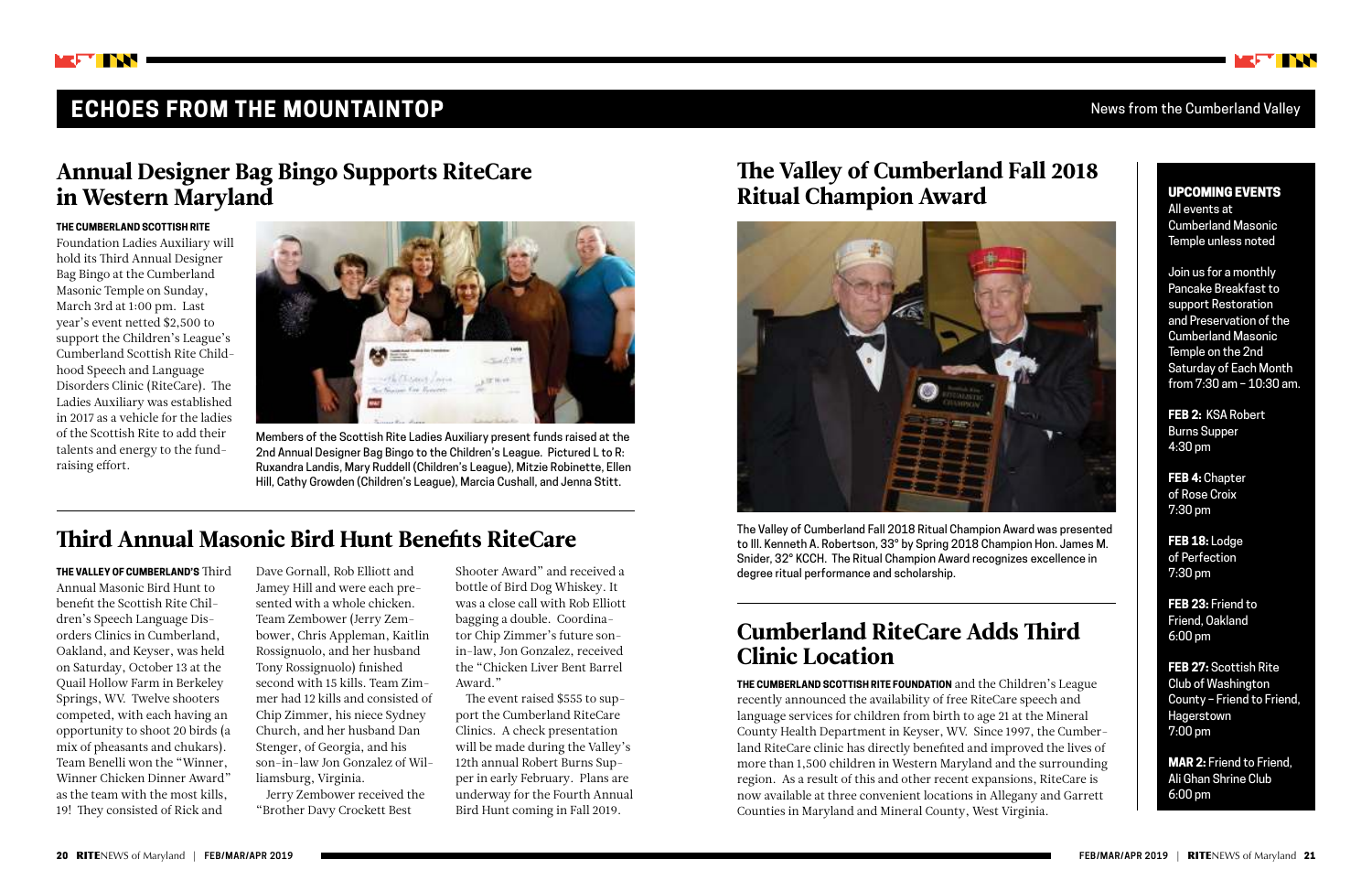

# Les Schtroumpfs and the 30th Degree: Knight of Kadosh

**BY: CHARLES J. MATULEWICZ, 32°, KCCH – PALESTINE LODGE #189**



**ET'S CONSIDER** the thirti-<br>eth degree of our Scottish<br>Rite, while the degree<br>reflects on knightly virtues and **ET'S CONSIDER** the thirtieth degree of our Scottish Rite, while the degree questions whether these virtues can survive in this our modern world. In the fourth apartment of this degree, we see a powerful symbol of liberty, one that many of us have not seen since we were children. In the East of the fourth apartment, laying by a shepherds crook is found a small Phrygian cap, or liberty cap. It could almost be overlooked, but in this degree that sets out to teach the lesson that we must fight tyranny in all of its forms, it relays a powerful message.

Les Schtroumpfs was a Belgian cartoon, which later came to the United States and was anglicized as: The Smurfs. A childrens'

cartoon where all of the blue characters wear this same Phrygian cap, which the artist purposely picked to symbolize the freedom of these cartoon characters from their persecution at the hands of an evil wizard. You see the story of the cap is one that symbolizes not only the yearning for, but more importantly the attainment of freedom from bondage.

We see the Phrygian cap being made of leather in the Hellenistic period and used as actual protective headgear. In ancient Rome this cap was adopted as the headgear of the followers of Mithras. Mithraism was an ancient mystery cult, in which the members were initiated into a series of degrees, and their initiates were known as *syndexioi*, or those united by a handshake… but Mithras is a story for another time. In this degree, focused on tyranny by the church and state, we need to consider the tradition of ancient Rome, where the Phrygian cap was the symbol of a freeman. A man who was in bondage or indentured was freed, he was given an approximation of the Phrygian cap known as a pileus. This distinctive hat was a symbol of his status as a free man, and with it, he was right to vote

as a citizen of the Republic.

The hat reappears during the French revolution, when the workers wore a red version of the cap as a symbol of their demand to escape the tyranny of the absolute monarch Louis XVI. The revolutionaries adopted this distinctive headgear as a protest not only of the finery and wigs so prevalent amongst the upper classes, but as a symbol of their deepest desire for the right of self- determination and freedom to express their wishes through the right to vote.

So, the next time you visit the Rite and happen to view the 30th degree, look in that fourth apartment and consider that small Roman cap of Liberty, that Phrygian cap. This cap which symbolizes the struggle for individual freedom, the right of suffrage, and the hopes and dreams of those who stand against tyranny. It symbolizes freedoms many take for granted every day and is just as important as the crown or the papal tiara found in the fourth apartment of the 30th degree. Visit your Blue Lodge, visit the Rite… and I hope to see you in the classroom.

*Excerpt from*  Pike's Address to the Supreme Council *March 29th, 1860*

# *The More Things Change...*



"Masonry, meant to be exclusive, has become popular.... Masons no longer feel nearer to each other because they ARE Masons... We have flung the doors of our temple too far back upon their hinges, and all the world have come in; and there is now the same necessity for the Ancient and Accepted Scottish Rite that there was originally for Masonry itself. One after one, the other high degrees have been popularized, until the words 'Brother' and 'Companion' are merely formal, mere idle, empty phrases of conventional propriety; instead of having, as they once had, and still should have, a deep and earnest meaning."



![](_page_11_Picture_18.jpeg)

*–Albert Pike, March 29, 1860*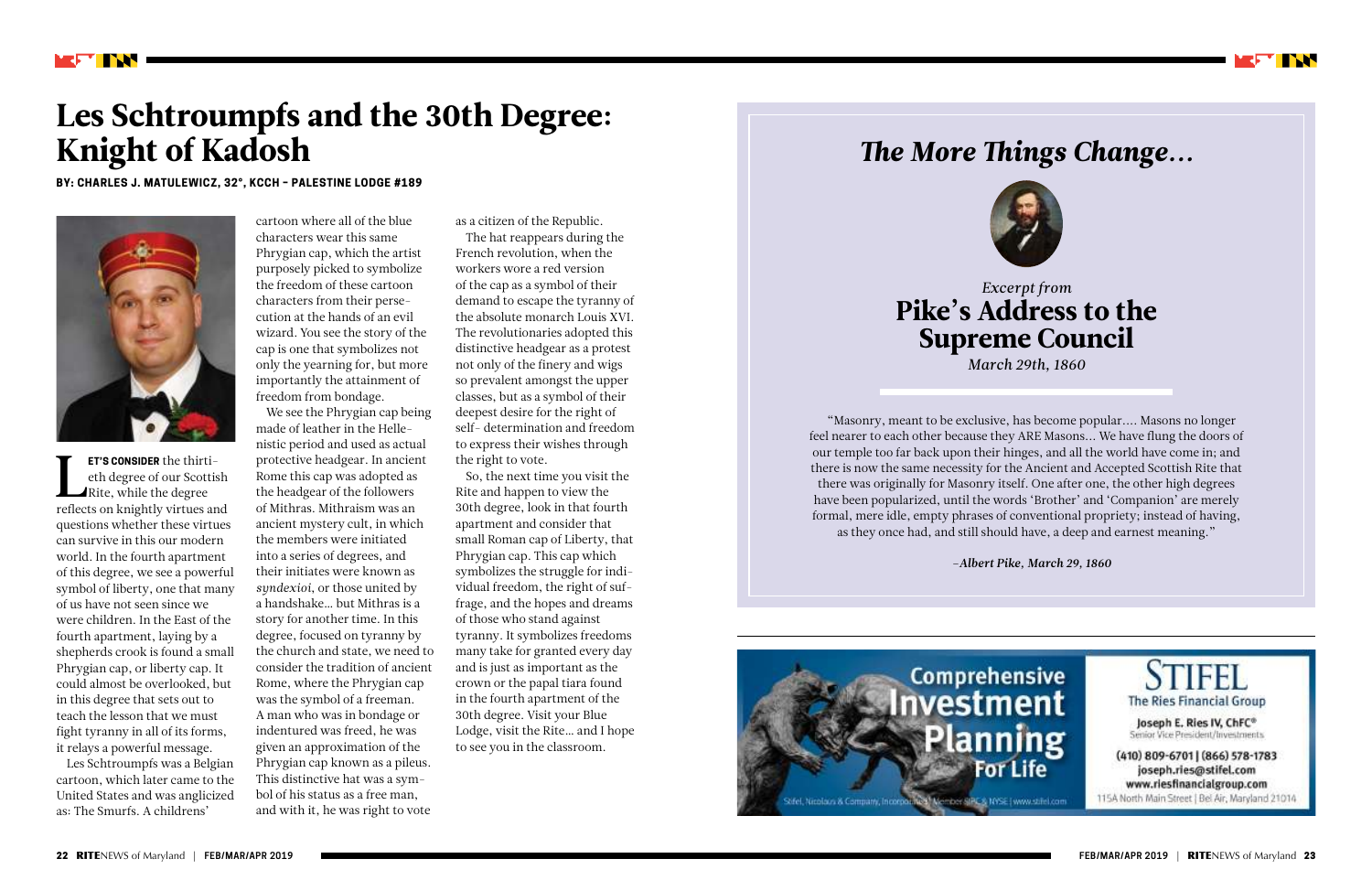#### **CHARITABLE DONATIONS**

Wm. Raymond Bosley, Jr Marvin L. Councilman John F. Warner Charles H. Miles Carroll Scottish Rite Club John E. Hazuda Harry C. Koukides Bernard F. Bell Stanley A. Smith Bernard K. Warnowicz, Jr. Roderick I. Miller Robert C. Harrod, Jr. Christian C. Kunzler, III Michael J. Loher William G. Sizemore, II Stanford P. Sadick Robert B. Lumbert Keith D. Williams Raymond D. Frederick Benjamin D. Lowe

Frederick E. Habicht Dennis W. Leland Royce A. Watson Frederick Scottish Rite Charitable Foundation Yona S. Adika Frederick W. Bauer Hunt Valley Catering Moncado Contracting Jerome S. Kolodkin Stuart A. Becker Martin D. Carter Michael R. Wolinski Nicos A. Hadjipanteli Jon M. Christiana Thomas M. Chagouris Rita Treklas Kim Reynolds Frank's Produce and Greenhouses Greetings and Readings Arundel Scottish Rite Club

Rosemary Taylor Marilyn Freval Donna Runyan George A. Stroemer, III Ronald F. Carlson Ronald P. Welker, Sr. William Yale Hubert F. Brohawn, III Richard T. Gerard Joseph E. Ries, V Steve Shlagel Douglas H. Wilkinson, III Charles E. Ludwig Carroll Scottish Rite Club George L. Deares William C. Alexander, Jr. Douglas M. Deiss, Sr. Harry W. Kolodner

**TEMPLE DONATIONS** Charles H. Miles

John. E. Hazuda Robert M. Ott James N. Langley, III Harry C. Koukides David L. Hovatter Raymond E. Eberle Bernard K. Warnowicz, Jr. Stanley A. Smith Mark J. Loher Christian C. Kunzler, III Tommy Morris Estate of Victor Harvey Hodgin, Sr. Robert D. Knight, Sr. William G. Sizemore, II Thomas M. Grimm Frederick B. Heiser Creed F. Parker Hayward F. Hinkhaus Philip W. Kurze Robert B. Lumbert Frank J. Zaczek

#### **Brothers** Called From Labor To Eternal Rest

Jeffrey Webb Keith D. Williams Jeffrey Silver John W. Brodbeck, Jr. Raymond D. Frederick Benjamin D. Lowe Frederick E. Habicht Frederick Scottish Rite Charitable Foundation Joseph J. Kiester Frederick W. Bauer Jerome S. Kolodkin Stuart A. Becker Thomas W. Foster Martin D. Carter Michael R. Wolinski Nicos A. Hadjipanteli Jon M. Christiana James L. Davis, III Corey S. Millington Robert D. Knight, Jr. George A. Stroemer, III

We pay tribute to the Officers of our clubs, to the founders and leaders, past and present, and to the members for their cooperation in promoting the Scottish Rite way and the Masonic understanding and fellowship that go with it. For year round activities and meetings of these clubs, call:

Jonathan M. McClave Ronald P. Welker, Sr. Bernard B. Burke William Yale Hubert F. Brohawn, III Creed F. Parker Steve Shlagel Joseph D. Nason The Fall 2018 Class Charles E. Ludwig George L. Deares William C. Alexander, Jr. Douglas M. Deiss, Sr. Harry W. Kolodner

#### **IN MEMORY OF CONTRIBUTIONS**

In Memory of Agnes Denison by Marlin and Brenda Mills In Memory of Robert S. Yingling, Jr., 33° by Marlin and Brenda Mills

In Memory of Agnes Denison by E. Ray Leppo, Jr., 33°, GC

In Memory of Robert S. Yingling, Jr., 33° by E. Ray Leppo, Jr., 33°, GC

In Memory of Agnes M. Denison by J. Wendell Davenport

In Memory of Robert S. Yingling Jr, 33° by Oliver and Christa Strong

In Memory of Bennie G. Owens, 33°, PGM by Ozzy and Lee Kinat

In Memory of Bennie G. Owens, 33°, PGM by Luis R. Flores

In Memory of Robert S. Yingling, Jr. 33° by William and June Gyr

![](_page_12_Picture_0.jpeg)

# Recent Charitable Contributions

#### **AS OF NOVEMBER 30TH, 2018**

Jackie L. Cooper, 32° Charles W. Palmore, 32° Russell Plunkett, 32° Ill. Robert S. Yingling, Jr., 33° James Tsakalas, 32° Ronald D. Hammond, 32° John E. Matthews, 32° Donald E. Smith, 32° Allen W. Bunting, 32° Carl R. Briscoe, 32° James E. Ward, 32° Donald L. Warren, 32° Andrew F. Coleman, Jr., 32° Howard A. Holland, 32° Victor C. Webb, 32° Charles Barrash, 32° Joshua T. Wainright, 32° Ralph L. Hill, 32° Raymon R. Graybeal, 32° Henry G. Henkelmann, Jr., 32° Ronald F. Mathias, 32° Conlyn W. Regester, Jr., 32° Roy R. Harrison, 32° Hon. Raymond V. Merkle, 32°, KCCH

#### **OUR SCOTTISH RITE CLUBS OPEN TO ALL MEMBERS AND THEIR FAMILIES**

**Arundel Scottish Rite Club**  Hon. S. Dirk Wiker, 32°, KCCH 443-321-2724

**Chesapeake Scottish Rite Club**  Bro. Neil M. Noble, 32° 410-736-9245

**Conowingo Scottish Rite Club**  Hon. William D. Gunn, 32°, KCCH 410-939-1798

**Carroll Scottish Rite Club**  III. Paul M. Lloyd, 33° 410-374-2569

**Eastern Shore Scottish Rite Club** Ill. Arthur H. Tawes, 33° 443-235-8950

**Mid Shore Scottish Rite Club**  Bro. Robert Sparks, 33° 410-634-2235

**Scottish Rite Cheer Club**  Ill. J. Fred Hobine, 33° 410-243-3200

**Washington County Scottish Rite Club**  Bro. Robert Reiff, 32° 301-302-6550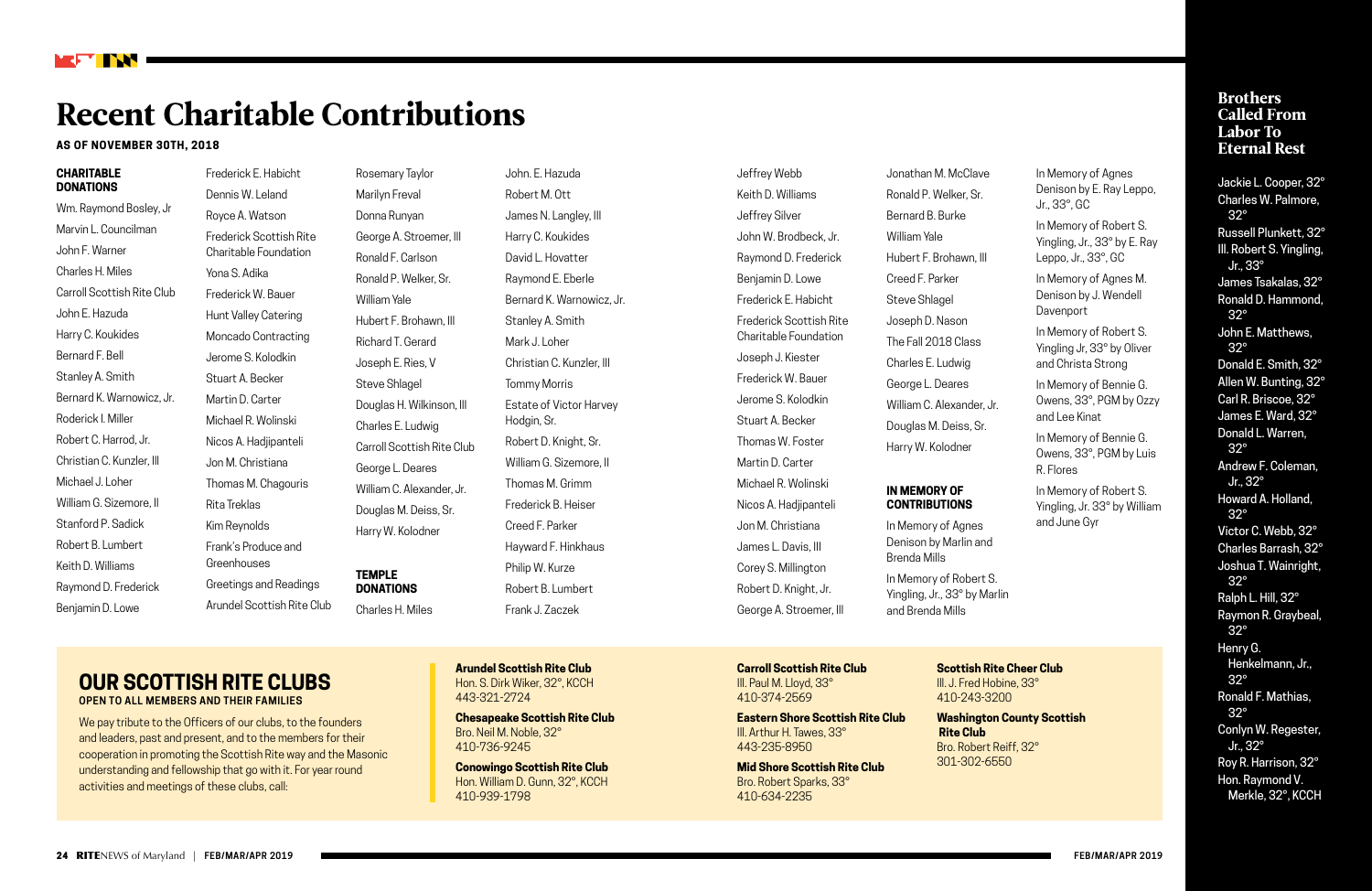REETINGS! My name i<br>Sara Frederick, and<br>am pleased to be a n<br>member of the Hilgenberg **REETINGS!** My name is Sara Frederick, and I am pleased to be a new Scottish Rite Center for Childhood Language Disorders. I'm currently in my third year with HASA and have felt so welcomed to Scottish Rite by the Masons. The clinicians of Scottish Rite had a very busy Winter and Spring, as we've continued to travel to local private schools to provide speech and language screenings, evaluations, and therapy services. We also continue to treat many clients within the clinic, both during and after school hours. One of the most common questions we receive from parents is, "How can I help my child with communication goals at home?" It's one of my favorite topics to explore, as finding the right answer to this question often involves getting to know each family on an even more personal level.

There is a huge push right now for integrating therapy goals into a child's functional environment. In fact, the *ASHA Leader* recently published an article about the importance of the coaching model and incorporating language strategies into a child's functional routines. Additionally, the state of Maryland is currently experiencing vast changes within

# The Clinic Corner

**BY: SARA FREDERICK, M.S. ED, CCC-SLP**

early intervention programs to encourage use of therapy goals and strategies within a family's everyday activities. The key to this is *collaboration* and *caregiver education.* As clinicians, we need to first learn from parents: what motivates the child, what skills we can build upon, and what activities are particularly tricky. We can then coach parents through these activities (i.e. dressing, mealtime, transitions, sharing books, cleaning up, etc.) by providing specific language strategies to use in order to build upon their child's current communication skills and decrease the associated frustration of communication mismatch. Many of these strategies eventually become habitual for parents and generalize to other routines, allowing families to have more successful and productive interactions, overall. It's very empowering for both parents and children! For parents of early language

learners, these strategies could be as simple as:

- providing two verbal choices, paired with presented items - simplifying sentences when speaking to the child - slowing down speech, adding pauses, and adding emphasis to words
- -including visual cues, such as pictures, gestures, or signs when modeling language

- repeating and expanding your child's sentence (i.e. "Dog run", "Yes, the dog runs fast!")

No matter the communication goals, it's crucial for parents to incorporate strategies into everyday routines. An SLP may only see a child 30-60 minutes per week, and historically, these sessions have been quite structured. While this model is beneficial for some learners, research is supporting that progress is more measurable when a communicator can practice language strategies within more organic opportunities. As we continue through Spring and move into Summer, the clinicians of the Hilgenberg Scottish Rite Center for Childhood Language Disorders will be continuously working to provide the most functional therapy for our clients by collaborating with their families to turn goals into skills. Thank you for your support in our mission to bring these valuable skills to our families!

# Basket Bingo 2018

**THANK YOU TO ALL WHO HELPED IN RAISING OVER \$10,000 FOR OUR CHILDHOOD SPEECH & LANGUAGE CENTER**

![](_page_13_Picture_12.jpeg)

![](_page_13_Picture_14.jpeg)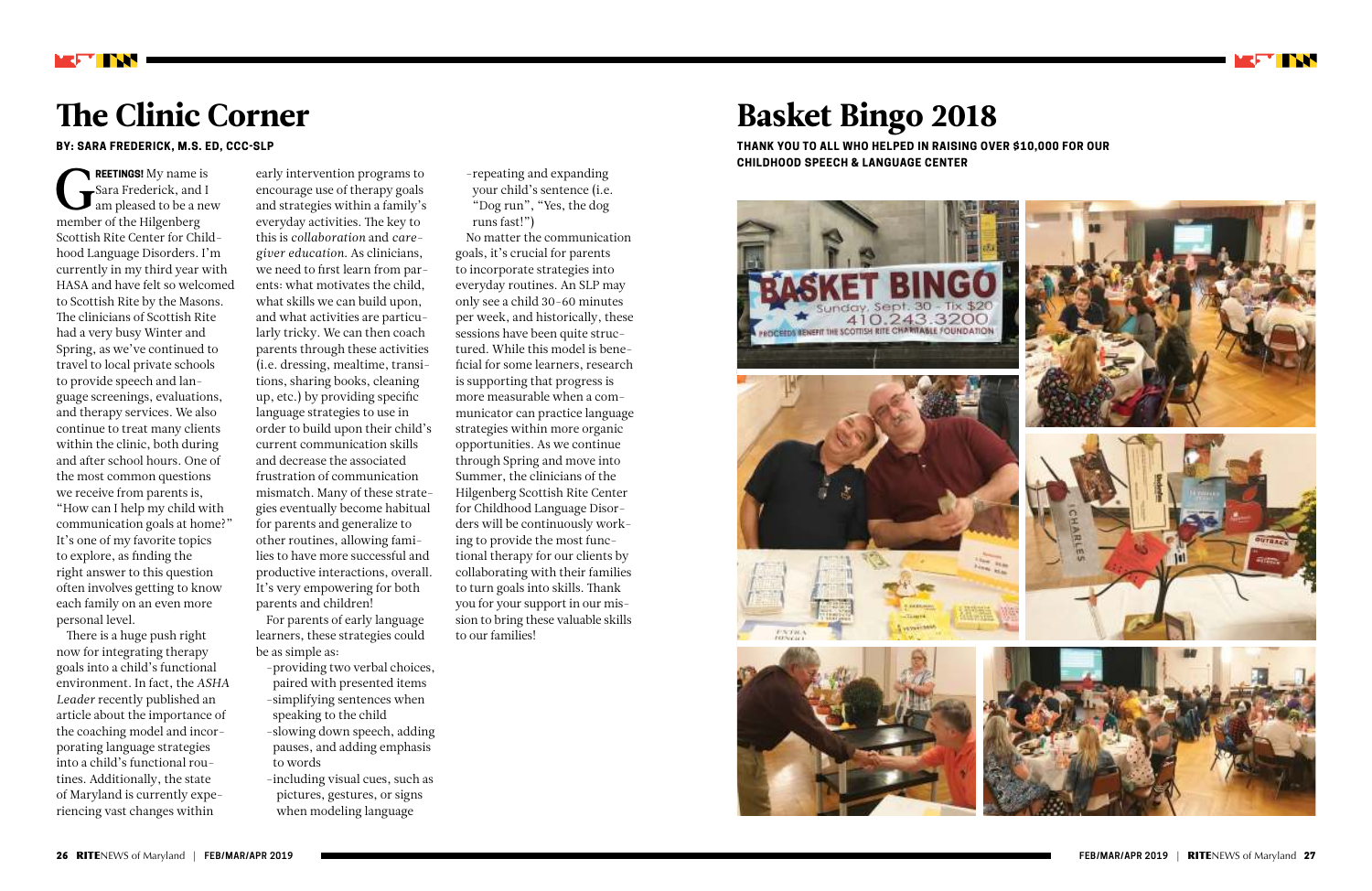![](_page_14_Picture_33.jpeg)

**Learn of shibboleth:**  $/f /$  and  $/s /$ as distinguishing features

Outline: Gilead and Ephraim spoke mutually inclusive but different languages, thus illustrating a disparity between the two groups, illustrating that ancient Israelites were not a unified nation during the time of the Judges

Sibling languages: Language differences as markers of national identity

Conclusion: Jephthah was not defending Israel, but rather was defending his own people's territory from an external threat, traditionally thought to be another "tribe"

#### LEARN OF SHIBBOLETH

It started with my second degree where I learned of Jephthah's use of the word "shibboleth".

#### WHAT IS A SHIBBOLETH

The word "shibboleth," in ancient Hebrew referred to the chaff around the grain kernel. Also, there are some scholars theorizing that "shibboleth" means "creek," or "stream."

This word has come to mean anything that is used as a language test, drawing social boundaries. Often this is used to identify and exclude outsiders.

![](_page_14_Picture_0.jpeg)

# Jephthah at The Jordan First Use of Shibboleth

**BY. BRO. SCOTT M. GEBAUER – COLLINGTON LODGE #230**

# Fall 2018 Class

![](_page_14_Picture_23.jpeg)

When an outsider attempts to pronounce a word containing sounds, or articulations, not occurring in their own language, they will inevitably articulate with a sound from their own language which is close, but lacks a particular property. Even if a person speaks a different language different from their mother tongue for many years, even, they often still have difficulty articulating various sounds from that language, and will thus use a sound from their own language that is close but lacks on or more features of that particular sound. We call this an accent. This is what outs them. As an example, when a native German speaker pronounces the English word "brother," they would pronounce it either as, "brudder," or, "bruzzah."

What happens is that since German lacks the feature called the "inter-dental fricative," causing the speaker to use a voiced full dental stop, "d," or another voice fricative, "z."

This is, in fact one of the methods that linguist use to determine whether two different speaking systems are dialects of one another, or if they are separate languages within a larger language group. Thus, it shows that there was likely a hard

distinction between the Gilead and the Ephraim languages.

#### USES IN HISTORY

The Dutch Navy used one to identify Germans spies. In 1940, Germany invaded the Netherlands and during the conflict, the Dutch Navy used a password, but not for the use of secrecy, but to identify Germans, who could not say the word.

Also, during WWII, the Czech resistance used a shibboleth during the German occupation.

#### IMPLICATIONS

What Jephthah understood: Jephthah was the son of a Gileadite and a consort (the narrative calls her a "prostitute," or "harlot," and the other men of Gilead call her "a strange woman"), which barred him from claiming of his father's property.

In this particular narrative, the narrator describes a conflict between two disparate groups, with different cultures, and different backgrounds, different languages. The two languages could be dialects of the same language, but it is also possible that these are distinct languages. If this is the latter, than these are two different people, entirely, with separate national identities. The narrative in Judges 12

indicates that Ephraim and Gilead were from two distinct language groups.

Different language groups indicate different identities, which mean two distinct cultural and national identities.

This is indicative that the Israelites were likely never as unified as the Biblical narrative tells us.

Jephthah was defending his own group, not the Israelites, as a whole, but rather that each group the narrative identifies Ephraim had its main politi-

as "Israelite," actually were each distinct groups, each being mutually exclusive: including political and religious centers cal center in the city known as Shechem. Shechem's religious center was atop a mountain called Gerizim. This location comes into the Biblical narrative several times, when referencing that the Israelites worshipped in the "high places," meaning that

their religious center was other than at Jerusalem.

So, Ephraim and Gilead were distinct language speakers, and were distinct in their religious practices.

This was not an internal strife, Ephraim was an external threat to Gilead, and Gilead refused to submit.

**Front Row – Left to Right:** Bro. Robert J. Amos, 32°, Class Orator; Ill. Kenneth R. Taylor, 33°, RW Grand Secretary; Bro. Allen L. Washington, 32°, Class Director; Ill. Richard P. Naegele, 33°, RWDGM; Ill. E. Ray Leppo, 33°, G.C., Personal Representative; Ill. Marlin L. Mills, 33°, SGIG; Bro. Richard H. Jones, 32°, Class President; Ill. Frederick A. Spicer, 33°, G.C., Executive Director; Bro. Lambros J. Venetos, 32°, Class Vice-President; Bro. Ousa C. Tran, 32°, Class Treasurer; Bro. Sean F. Dobbs, 32°, Class Secretary; Ill. Henry C. McDonald, 33°, General Director of Work

**Fall 2018 Class :** Robert J. Amos, 32°; Richard A. Bendt, 32°; Bruce L. Benedict, 32°; Robert C. Brown, 32°; Joseph M. Cichocki, 32°; Preston W. Coddington, 32°; Edward T. Dickson, 32°; Sean F. Dobbs, 32°; Kenneth B. Eaton, 32°; Robert A. Ewing, 32°; Evan W. Falk, 32°; William R. Frazee III, 32°; Ross W. Hammer, 32°; Eric R. Harvey, 32°; Richard H. Jones Jr, 32°; Thomas G. Luhn, 32°; David E. Martak, Jr., 32°; William A. Murphy, 32°; Edouard S. Mutabazi, 32°; Kirk E. Ney, 32°; Thomas G. Peters, Jr, 32°; Roy L. Rafter, 32°; Donald F. Robinson, Jr., 32°; Raymond Ross, 32°; Robert A. Saunders, 32°; Ousa C. Tran, 32°; Lambros J. Venetos, 32°; Richard N. Young, Jr, 32°; Peter J. Zawada, 32°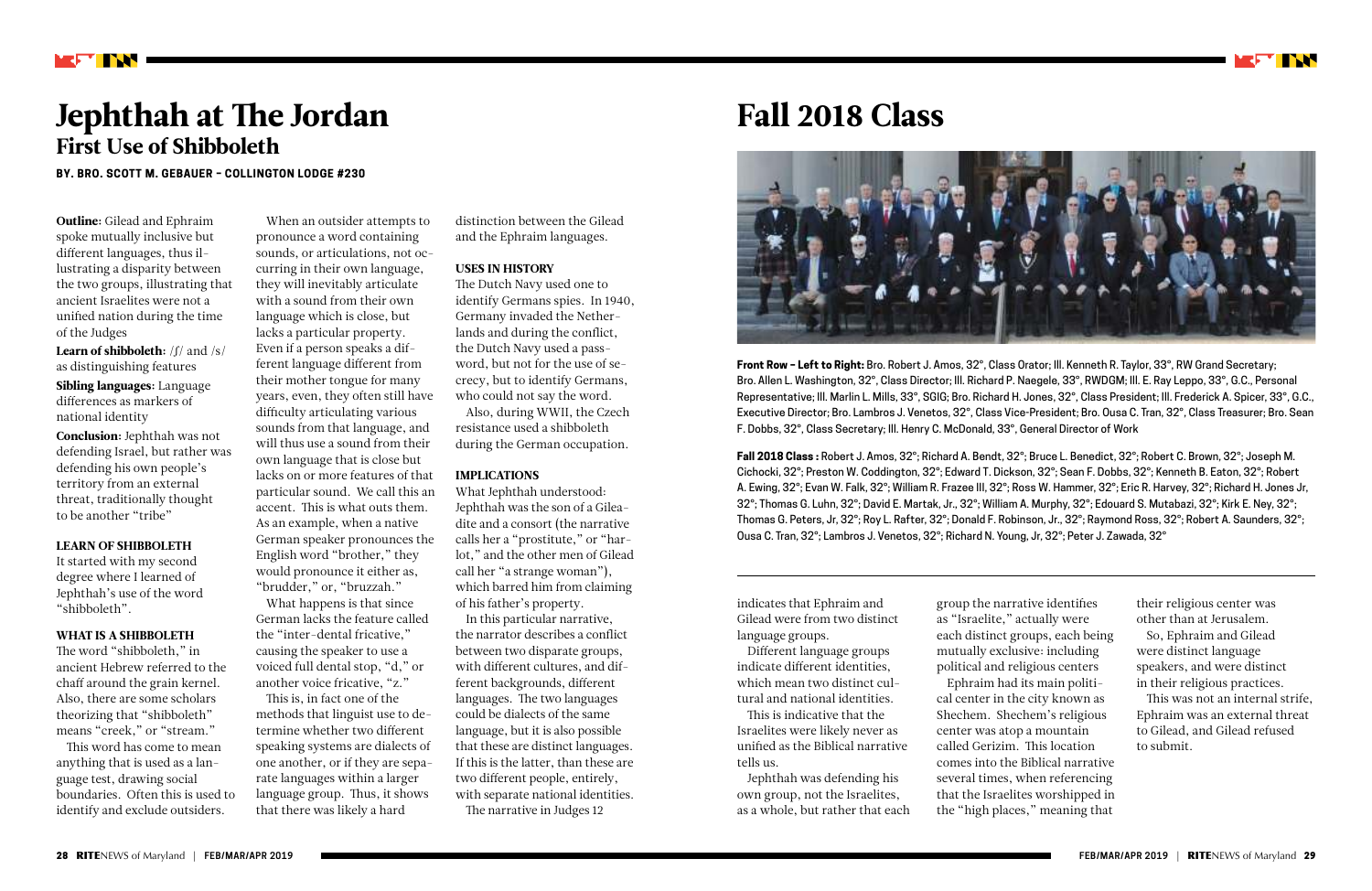![](_page_15_Picture_26.jpeg)

**Email - aasr@verizon.net** 

#### *Reprint*

**NOW IS THE TIME** to put into practice those lessons that we have been taught in our various degrees. Now is **OW IS THE TIME** to put into practice those lessons that we have been taught our chance to show other MA-SONS what we have learned and how much our fraternity means to each of us. I know that it is not possible for each brother to be present at each meeting and to participate in each degree, but it is possible to exhibit those character traits of friendship and brotherly love to all of our brethren. We each have a small part that we can accomplish. If we do this with degree participation or just being present while some other brothers receive a degree can be rewarding to all of us.

# Now is the Time

**ILL. BENNIE G. OWENS, 33° - ANNAPOLIS LODGE #89 ORIENT PERSONAL REPRESENTATIVE, MWPGM 11/02/1922 – 5/20/2018**

> We are each aware that brotherly love is the great reward of FREEMASONRY. We must find ways to each be a part of that fellowship that must endure before and after our Masonic gatherings. We must communicate one on one with our brothers as often as we can. We may get a thousand new members, but if we do not talk to each other and fellowship, then it is of very little value. We can have all of the study courses, all of the awards, all of the meetings, and all of the plans, but without fellowship, we can accomplish nothing. I have often commented that I have learned more real MASON-RY in a refreshment room or in a hospitality suite than

To the Officers and Members of: **ALBERT PIKE LODGE OF PERFECTION MARYLAND COUNCIL OF KADOSH**<br>MEREDITH CHAPTER OF ROSE CROIX CHESAPEAKE CONSISTORY **MEREDITH CHAPTER OF ROSE CROIX** 

I ever learned in an open lodge.

It is time that we start putting more emphasis on who we are as individuals and how we can learn more about each other as individuals. We need to be happy when we meet each other, both in the lodge room and outside. I regret to say that some of the Masons that I most respect, I do not know very much about who they really are. I am happy to report that in my seventy-one years as a Mason There a large number of MY BRETHERN who are my close friends and helpers. Thank You Brethren for your kindness.

![](_page_15_Picture_7.jpeg)

*Class Director – Bro. Allen L. Washington, 32° Class Secretary – Bro. Sean F. Dobbs, 32° Class Orator – Bro. Robert J. Amos, 32° SGIG – Ill. Marlin L. Mills, 33° RWDGM – Ill. Richard P. Naegele, 33° Class President – Bro. Richard H. Jones, 32° Class Treasurer – Bro. Ousa C. Tran, 32° Class Vice President – Bro. Lambros J. Venetos, 32°*

![](_page_15_Picture_9.jpeg)

![](_page_15_Picture_10.jpeg)

### *Ancient & Accepted Scottish Rite of Freemasonry*

SOUTHERN JURISDICTION OF THE UNITED STATES OF AMERICA ORIENT OF MARYLAND

**Mail to: A&A Scottish Rite Phone - 410-243-3200**<br>3800 North Charles Street Fax - 410-243-8791 **3800 North Charles Street<br>Baltimore, MD 21218** 

Date \_\_\_\_\_\_\_\_\_\_\_\_\_\_\_\_\_\_\_\_\_\_\_\_\_\_\_\_\_\_\_\_20\_\_\_\_\_\_\_

| <b>FIRST NAME</b>                                                                                                                                                                                                                                                                                                                                                                                                                                                                                                                                                                                                  |                | MIDDLE NAME                                                                     |                                                                                                   | <b>LAST NAME</b>          |
|--------------------------------------------------------------------------------------------------------------------------------------------------------------------------------------------------------------------------------------------------------------------------------------------------------------------------------------------------------------------------------------------------------------------------------------------------------------------------------------------------------------------------------------------------------------------------------------------------------------------|----------------|---------------------------------------------------------------------------------|---------------------------------------------------------------------------------------------------|---------------------------|
| I have never applied for any of the Scottish Rite Degrees, and I now respectfully petition to receive the degrees, from the fourth to the thirty-second inclusive, promising always to<br>bear true faith and allegiance to the Supreme Council of the Thirty-Third Degree of the Southern Jurisdiction of the United States of America. (Note: If applicant has previously<br>applied for any of the degrees, explain fully as to date, place and to what bodies such application was made.)                                                                                                                      |                |                                                                                 |                                                                                                   |                           |
| I am a Master Mason in good standing in the contract of the contract of the contract of Lodge No.                                                                                                                                                                                                                                                                                                                                                                                                                                                                                                                  |                |                                                                                 |                                                                                                   |                           |
|                                                                                                                                                                                                                                                                                                                                                                                                                                                                                                                                                                                                                    |                |                                                                                 |                                                                                                   |                           |
|                                                                                                                                                                                                                                                                                                                                                                                                                                                                                                                                                                                                                    |                |                                                                                 |                                                                                                   |                           |
| Residence (Street Address)                                                                                                                                                                                                                                                                                                                                                                                                                                                                                                                                                                                         |                |                                                                                 |                                                                                                   |                           |
|                                                                                                                                                                                                                                                                                                                                                                                                                                                                                                                                                                                                                    |                | (City or Town)                                                                  | (State)                                                                                           | (ZIP Code)                |
| (Street Address)                                                                                                                                                                                                                                                                                                                                                                                                                                                                                                                                                                                                   |                | (City or Town)                                                                  | (State)                                                                                           | (ZIP Code)                |
| And I have resided at my current residence preceding date of this petition for                                                                                                                                                                                                                                                                                                                                                                                                                                                                                                                                     |                |                                                                                 |                                                                                                   | months/years.             |
|                                                                                                                                                                                                                                                                                                                                                                                                                                                                                                                                                                                                                    |                |                                                                                 |                                                                                                   |                           |
| Date of Birth $\frac{\text{Place of Birth}}{\text{(City or Town)}}$                                                                                                                                                                                                                                                                                                                                                                                                                                                                                                                                                |                |                                                                                 |                                                                                                   |                           |
|                                                                                                                                                                                                                                                                                                                                                                                                                                                                                                                                                                                                                    |                |                                                                                 |                                                                                                   | (State)                   |
| My Occupation, position, or trade is that of                                                                                                                                                                                                                                                                                                                                                                                                                                                                                                                                                                       |                |                                                                                 | (State fully nature of your duties. If retired, please indicate your former duties and employer.) |                           |
| (Name of Firm or Gov't Agency)                                                                                                                                                                                                                                                                                                                                                                                                                                                                                                                                                                                     |                | (Address)                                                                       |                                                                                                   | (Telephone Number)        |
| Spouse's Name                                                                                                                                                                                                                                                                                                                                                                                                                                                                                                                                                                                                      |                |                                                                                 |                                                                                                   |                           |
|                                                                                                                                                                                                                                                                                                                                                                                                                                                                                                                                                                                                                    |                |                                                                                 |                                                                                                   |                           |
| Recommended by two members in good standing in the Maryland Scottish Rite Bodies,                                                                                                                                                                                                                                                                                                                                                                                                                                                                                                                                  |                |                                                                                 |                                                                                                   |                           |
| (1)                                                                                                                                                                                                                                                                                                                                                                                                                                                                                                                                                                                                                |                |                                                                                 |                                                                                                   |                           |
| (Printed name of Recommender)                                                                                                                                                                                                                                                                                                                                                                                                                                                                                                                                                                                      | (Phone Number) | (Signature)                                                                     |                                                                                                   | (Scottish Rite ID Number) |
| (2)<br>(Printed name of Recommender)                                                                                                                                                                                                                                                                                                                                                                                                                                                                                                                                                                               | (Phone Number) | (Signature)                                                                     |                                                                                                   | (Scottish Rite ID Number) |
| The Supreme Council requires the acceptance of the following fundamental principles: The inculcation of patriotism, respect for law and<br>order, underlying loyalty to the principles of civil and religious liberty, and the entire separation of church and state as set forth in the<br>Constitution of the United States of America. Do you approve wholeheartedly of these principles? (Yes or No)<br>Have you ever been held or expressed opinions contrary to the foregoing or been affiliated with and organization which has?<br>(Yes or No) [1] If your answer is in the affirmative, give particulars: |                |                                                                                 |                                                                                                   |                           |
| I certify that the above information is true and correct to the best of my knowledge. Signed                                                                                                                                                                                                                                                                                                                                                                                                                                                                                                                       |                |                                                                                 |                                                                                                   |                           |
| <b>INITIATION FEE: \$250.00</b>                                                                                                                                                                                                                                                                                                                                                                                                                                                                                                                                                                                    |                | (Signature of Applicant in Full)<br><b>MAKE CHECK PAYABLE TO: SCOTTISH RITE</b> |                                                                                                   |                           |
| <b>INITIATION FEE INCLUDES:</b><br>14° Trilite Ring (May be upgraded to 10K Gold for additional fee),                                                                                                                                                                                                                                                                                                                                                                                                                                                                                                              |                | This fee may be paid by Credit Card.                                            | Select one: _____ MasterCard ______ VISA ______ Discover                                          |                           |
| 32° Patent, Bridge to Light Book, Master Craftsman I Program                                                                                                                                                                                                                                                                                                                                                                                                                                                                                                                                                       |                |                                                                                 |                                                                                                   |                           |

- 
- 

#### **AT LEAST \$100.00 MUST ACCOMPANY THIS PETITION.** 3 Digit Security Number on back of card

HAT SIZE RING SIZE

| <b>FIRST NAME</b>                                                                                                                                                                                                                                                                                                                                                                                                                                                                                                                                                                                                                                                                                                                                                                                                                                                                                                                                                                                                                                                                                                                                                                                                                                                                                                                                                    |                | MIDDLE NAME    |                                                                                                                                                 | <b>LAST NAME</b>          |  |
|----------------------------------------------------------------------------------------------------------------------------------------------------------------------------------------------------------------------------------------------------------------------------------------------------------------------------------------------------------------------------------------------------------------------------------------------------------------------------------------------------------------------------------------------------------------------------------------------------------------------------------------------------------------------------------------------------------------------------------------------------------------------------------------------------------------------------------------------------------------------------------------------------------------------------------------------------------------------------------------------------------------------------------------------------------------------------------------------------------------------------------------------------------------------------------------------------------------------------------------------------------------------------------------------------------------------------------------------------------------------|----------------|----------------|-------------------------------------------------------------------------------------------------------------------------------------------------|---------------------------|--|
| e never applied for any of the Scottish Rite Degrees, and I now respectfully petition to receive the degrees, from the fourth to the thirty-second inclusive, promising always to<br>true faith and allegiance to the Supreme Council of the Thirty-Third Degree of the Southern Jurisdiction of the United States of America. (Note: If applicant has previously<br>ed for any of the degrees, explain fully as to date, place and to what bodies such application was made.)                                                                                                                                                                                                                                                                                                                                                                                                                                                                                                                                                                                                                                                                                                                                                                                                                                                                                       |                |                |                                                                                                                                                 |                           |  |
|                                                                                                                                                                                                                                                                                                                                                                                                                                                                                                                                                                                                                                                                                                                                                                                                                                                                                                                                                                                                                                                                                                                                                                                                                                                                                                                                                                      |                |                |                                                                                                                                                 |                           |  |
|                                                                                                                                                                                                                                                                                                                                                                                                                                                                                                                                                                                                                                                                                                                                                                                                                                                                                                                                                                                                                                                                                                                                                                                                                                                                                                                                                                      |                |                |                                                                                                                                                 |                           |  |
| Exaised <u>Figure 11</u> If raised in a Maryland Lodge, have you passed exam in 3rd degree Catechism?                                                                                                                                                                                                                                                                                                                                                                                                                                                                                                                                                                                                                                                                                                                                                                                                                                                                                                                                                                                                                                                                                                                                                                                                                                                                |                |                |                                                                                                                                                 |                           |  |
| dence <u>(Street Address)</u>                                                                                                                                                                                                                                                                                                                                                                                                                                                                                                                                                                                                                                                                                                                                                                                                                                                                                                                                                                                                                                                                                                                                                                                                                                                                                                                                        |                |                |                                                                                                                                                 |                           |  |
|                                                                                                                                                                                                                                                                                                                                                                                                                                                                                                                                                                                                                                                                                                                                                                                                                                                                                                                                                                                                                                                                                                                                                                                                                                                                                                                                                                      |                | (City or Town) | (State)                                                                                                                                         | (ZIP Code)                |  |
| (Street Address)                                                                                                                                                                                                                                                                                                                                                                                                                                                                                                                                                                                                                                                                                                                                                                                                                                                                                                                                                                                                                                                                                                                                                                                                                                                                                                                                                     |                | (City or Town) | (State)                                                                                                                                         | (ZIP Code)                |  |
| I have resided at my current residence preceding date of this petition for                                                                                                                                                                                                                                                                                                                                                                                                                                                                                                                                                                                                                                                                                                                                                                                                                                                                                                                                                                                                                                                                                                                                                                                                                                                                                           |                |                |                                                                                                                                                 | months/years.             |  |
| ne Phone Cell Phone                                                                                                                                                                                                                                                                                                                                                                                                                                                                                                                                                                                                                                                                                                                                                                                                                                                                                                                                                                                                                                                                                                                                                                                                                                                                                                                                                  |                |                | Email Address <b>Email</b>                                                                                                                      |                           |  |
| $Place of Birth$ Place of Birth $\frac{City \space or \space Town}{}$                                                                                                                                                                                                                                                                                                                                                                                                                                                                                                                                                                                                                                                                                                                                                                                                                                                                                                                                                                                                                                                                                                                                                                                                                                                                                                |                |                |                                                                                                                                                 |                           |  |
|                                                                                                                                                                                                                                                                                                                                                                                                                                                                                                                                                                                                                                                                                                                                                                                                                                                                                                                                                                                                                                                                                                                                                                                                                                                                                                                                                                      |                |                |                                                                                                                                                 | (State)                   |  |
| Occupation, position, or trade is that of                                                                                                                                                                                                                                                                                                                                                                                                                                                                                                                                                                                                                                                                                                                                                                                                                                                                                                                                                                                                                                                                                                                                                                                                                                                                                                                            |                |                | (State fully nature of your duties. If retired, please indicate your former duties and employer.)                                               |                           |  |
|                                                                                                                                                                                                                                                                                                                                                                                                                                                                                                                                                                                                                                                                                                                                                                                                                                                                                                                                                                                                                                                                                                                                                                                                                                                                                                                                                                      |                |                |                                                                                                                                                 |                           |  |
|                                                                                                                                                                                                                                                                                                                                                                                                                                                                                                                                                                                                                                                                                                                                                                                                                                                                                                                                                                                                                                                                                                                                                                                                                                                                                                                                                                      |                | (Address)      |                                                                                                                                                 | (Telephone Number)        |  |
| (Name of Firm or Gov't Agency)                                                                                                                                                                                                                                                                                                                                                                                                                                                                                                                                                                                                                                                                                                                                                                                                                                                                                                                                                                                                                                                                                                                                                                                                                                                                                                                                       |                |                |                                                                                                                                                 |                           |  |
|                                                                                                                                                                                                                                                                                                                                                                                                                                                                                                                                                                                                                                                                                                                                                                                                                                                                                                                                                                                                                                                                                                                                                                                                                                                                                                                                                                      |                |                |                                                                                                                                                 |                           |  |
|                                                                                                                                                                                                                                                                                                                                                                                                                                                                                                                                                                                                                                                                                                                                                                                                                                                                                                                                                                                                                                                                                                                                                                                                                                                                                                                                                                      |                |                |                                                                                                                                                 |                           |  |
|                                                                                                                                                                                                                                                                                                                                                                                                                                                                                                                                                                                                                                                                                                                                                                                                                                                                                                                                                                                                                                                                                                                                                                                                                                                                                                                                                                      |                |                |                                                                                                                                                 |                           |  |
| (Printed name of Recommender)                                                                                                                                                                                                                                                                                                                                                                                                                                                                                                                                                                                                                                                                                                                                                                                                                                                                                                                                                                                                                                                                                                                                                                                                                                                                                                                                        | (Phone Number) | (Signature)    |                                                                                                                                                 | (Scottish Rite ID Number) |  |
|                                                                                                                                                                                                                                                                                                                                                                                                                                                                                                                                                                                                                                                                                                                                                                                                                                                                                                                                                                                                                                                                                                                                                                                                                                                                                                                                                                      |                |                |                                                                                                                                                 |                           |  |
| (Printed name of Recommender)                                                                                                                                                                                                                                                                                                                                                                                                                                                                                                                                                                                                                                                                                                                                                                                                                                                                                                                                                                                                                                                                                                                                                                                                                                                                                                                                        | (Phone Number) | (Signature)    |                                                                                                                                                 | (Scottish Rite ID Number) |  |
|                                                                                                                                                                                                                                                                                                                                                                                                                                                                                                                                                                                                                                                                                                                                                                                                                                                                                                                                                                                                                                                                                                                                                                                                                                                                                                                                                                      |                |                |                                                                                                                                                 |                           |  |
|                                                                                                                                                                                                                                                                                                                                                                                                                                                                                                                                                                                                                                                                                                                                                                                                                                                                                                                                                                                                                                                                                                                                                                                                                                                                                                                                                                      |                |                |                                                                                                                                                 |                           |  |
|                                                                                                                                                                                                                                                                                                                                                                                                                                                                                                                                                                                                                                                                                                                                                                                                                                                                                                                                                                                                                                                                                                                                                                                                                                                                                                                                                                      |                |                |                                                                                                                                                 |                           |  |
|                                                                                                                                                                                                                                                                                                                                                                                                                                                                                                                                                                                                                                                                                                                                                                                                                                                                                                                                                                                                                                                                                                                                                                                                                                                                                                                                                                      |                |                | (Signature of Applicant in Full)                                                                                                                |                           |  |
| use's Name $\frac{1}{\sqrt{1-\frac{1}{2}}\sqrt{1-\frac{1}{2}}\sqrt{1-\frac{1}{2}}\sqrt{1-\frac{1}{2}}\sqrt{1-\frac{1}{2}}\sqrt{1-\frac{1}{2}}\sqrt{1-\frac{1}{2}}\sqrt{1-\frac{1}{2}}\sqrt{1-\frac{1}{2}}\sqrt{1-\frac{1}{2}}\sqrt{1-\frac{1}{2}}\sqrt{1-\frac{1}{2}}\sqrt{1-\frac{1}{2}}\sqrt{1-\frac{1}{2}}\sqrt{1-\frac{1}{2}}\sqrt{1-\frac{1}{2}}\sqrt{1-\frac{1}{2}}\sqrt{1-\frac{1}{2}}\sqrt{1-\frac$<br>ommended by two members in good standing in the Maryland Scottish Rite Bodies,<br>The Supreme Council requires the acceptance of the following fundamental principles: The inculcation of patriotism, respect for law and<br>order, underlying loyalty to the principles of civil and religious liberty, and the entire separation of church and state as set forth in the<br>Constitution of the United States of America. Do you approve wholeheartedly of these principles? (Yes or No)<br>Have you ever been held or expressed opinions contrary to the foregoing or been affiliated with and organization which has?<br>(Yes or No) [16] If your answer is in the affirmative, give particulars:<br>tify that the above information is true and correct to the best of my knowledge. Signed<br><b>INITIATION FEE: \$250.00</b><br><b>INITIATION FEE INCLUDES:</b><br><sup>o</sup> Trilite Ring (May be upgraded to 10K Gold for additional fee), |                |                | <b>MAKE CHECK PAYABLE TO: SCOTTISH RITE</b><br>This fee may be paid by Credit Card.<br>Select one: _____ MasterCard ______ VISA ______ Discover |                           |  |